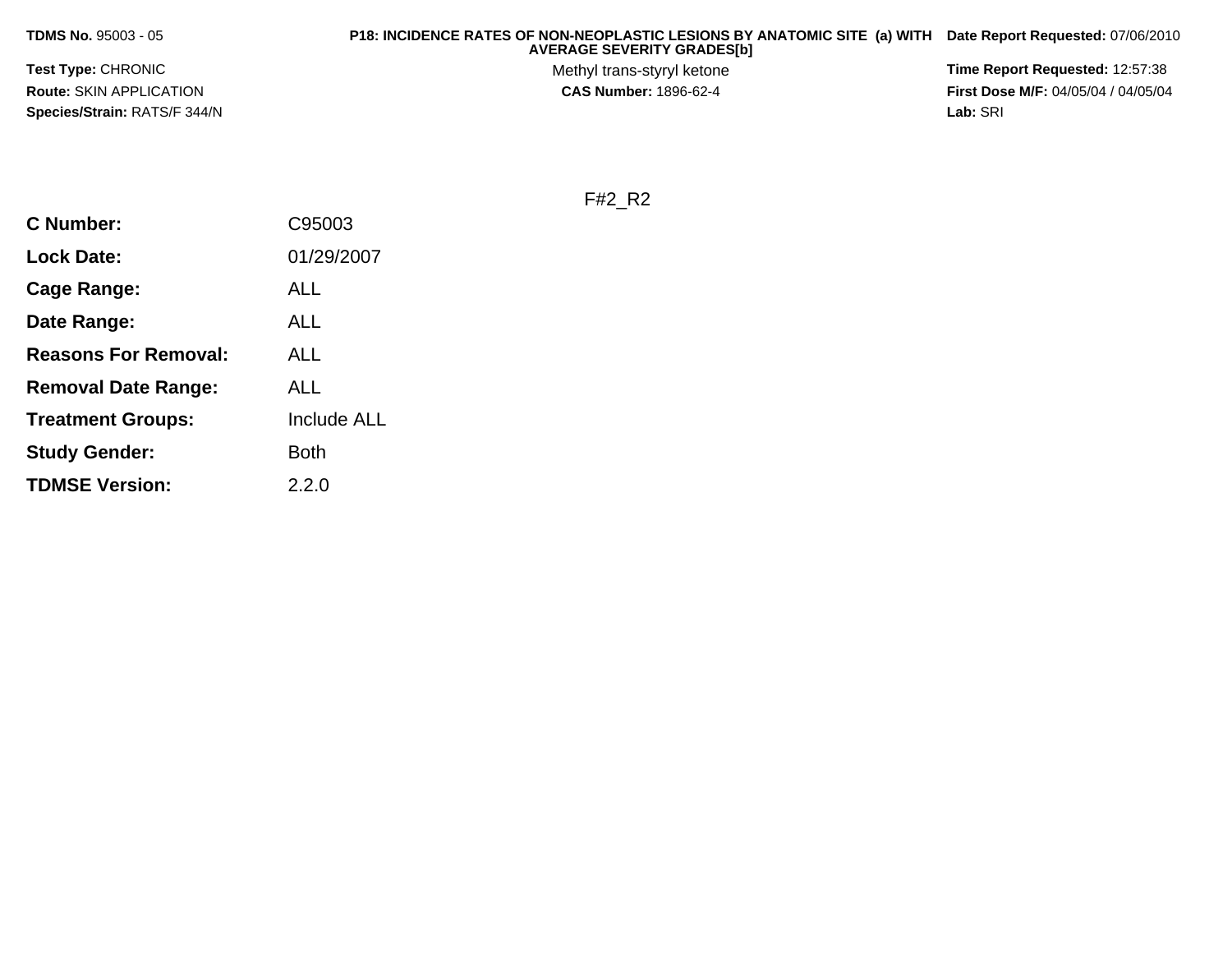| TDMS No. 95003 - 05                                      |         | P18: INCIDENCE RATES OF NON-NEOPLASTIC LESIONS BY ANATOMIC SITE (a) WITH Date Report Requested: 07/06/2010<br>Time Report Requested: 12:57:38 |                       |                      |                                     |
|----------------------------------------------------------|---------|-----------------------------------------------------------------------------------------------------------------------------------------------|-----------------------|----------------------|-------------------------------------|
| Test Type: CHRONIC                                       |         |                                                                                                                                               |                       |                      |                                     |
| Route: SKIN APPLICATION                                  |         |                                                                                                                                               | CAS Number: 1896-62-4 |                      | First Dose M/F: 04/05/04 / 04/05/04 |
| Species/Strain: RATS/F 344/N                             |         |                                                                                                                                               |                       |                      | Lab: SRI                            |
| <b>FISCHER 344 RATS MALE</b>                             | 0 MG/KG | <b>10 MG/KG</b>                                                                                                                               | <b>30 MG/KG</b>       | <b>90 MG/KG</b>      |                                     |
| <b>Disposition Summary</b>                               |         |                                                                                                                                               |                       |                      |                                     |
| <b>Animals Initially In Study</b><br><b>Early Deaths</b> | 50      | 50                                                                                                                                            | 50                    | 50                   |                                     |
| <b>Moribund Sacrifice</b>                                | 15      | 14                                                                                                                                            | 19                    | 17                   |                                     |
| <b>Natural Death</b>                                     | 8       | 6                                                                                                                                             | 9                     | $\mathbf{3}$         |                                     |
| <b>Survivors</b>                                         |         |                                                                                                                                               |                       |                      |                                     |
| <b>Natural Death</b>                                     |         | 1                                                                                                                                             |                       | $\blacktriangleleft$ |                                     |
| <b>Terminal Sacrifice</b>                                | 27      | 29                                                                                                                                            | 22                    | 29                   |                                     |
| <b>Animals Examined Microscopically</b>                  | 50      | 50                                                                                                                                            | 50                    | 50                   |                                     |
| <b>ALIMENTARY SYSTEM</b>                                 |         |                                                                                                                                               |                       |                      |                                     |
| Intestine Large, Cecum<br>Angiectasis                    | (50)    | (49)                                                                                                                                          | (49)                  | (50)<br>1[3.0]       |                                     |
| Edema                                                    | 3[2.3]  | 2[2.0]                                                                                                                                        | 2[2.5]                | 1[4.0]               |                                     |
| Infiltration Cellular, Mixed Cell                        |         | 1[3.0]                                                                                                                                        |                       |                      |                                     |
| Intestine Large, Colon                                   | (48)    | (50)                                                                                                                                          | (50)                  | (50)                 |                                     |
| Edema                                                    |         |                                                                                                                                               |                       | 1[3.0]               |                                     |
| Inflammation, Chronic                                    |         |                                                                                                                                               | 1[2.0]                |                      |                                     |
| Epithelium, Hyperplasia                                  |         |                                                                                                                                               | 1[3.0]                |                      |                                     |
| Intestine Large, Rectum                                  | (46)    | (48)                                                                                                                                          | (48)                  | (48)                 |                                     |
| Edema                                                    |         |                                                                                                                                               |                       | 1[3.0]               |                                     |
| Epithelium, Hyperplasia                                  |         |                                                                                                                                               | 1[2.0]                |                      |                                     |
| Intestine Small, Duodenum                                | (49)    | (50)                                                                                                                                          | (50)                  | (50)                 |                                     |
| Epithelium, Hyperplasia                                  | 4[2.3]  |                                                                                                                                               | 3[2.7]                |                      |                                     |
| Intestine Small, Ileum                                   | (49)    | (48)                                                                                                                                          | (49)                  | (48)                 |                                     |
| Hemorrhage                                               |         |                                                                                                                                               |                       | 1[2.0]               |                                     |
| Intestine Small, Jejunum                                 | (46)    | (45)                                                                                                                                          | (45)                  | (48)                 |                                     |
| Inflammation, Chronic Active                             |         | 1[3.0]                                                                                                                                        |                       |                      |                                     |
| Epithelium, Hyperplasia                                  |         |                                                                                                                                               | 1[2.0]                |                      |                                     |
| Liver                                                    | (50)    | (50)                                                                                                                                          | (50)                  | (50)                 |                                     |
| Angiectasis                                              |         | 1[2.0]                                                                                                                                        |                       | 1[1.0]               |                                     |
| <b>Basophilic Focus</b>                                  | 20      | 23                                                                                                                                            | 19                    | 27                   |                                     |
| Clear Cell Focus                                         | 16      | 19                                                                                                                                            | 14                    | 10                   |                                     |
| Degeneration, Cystic                                     | 4[1.5]  | 4[1.5]                                                                                                                                        | 3[1.7]                | 1[1.0]               |                                     |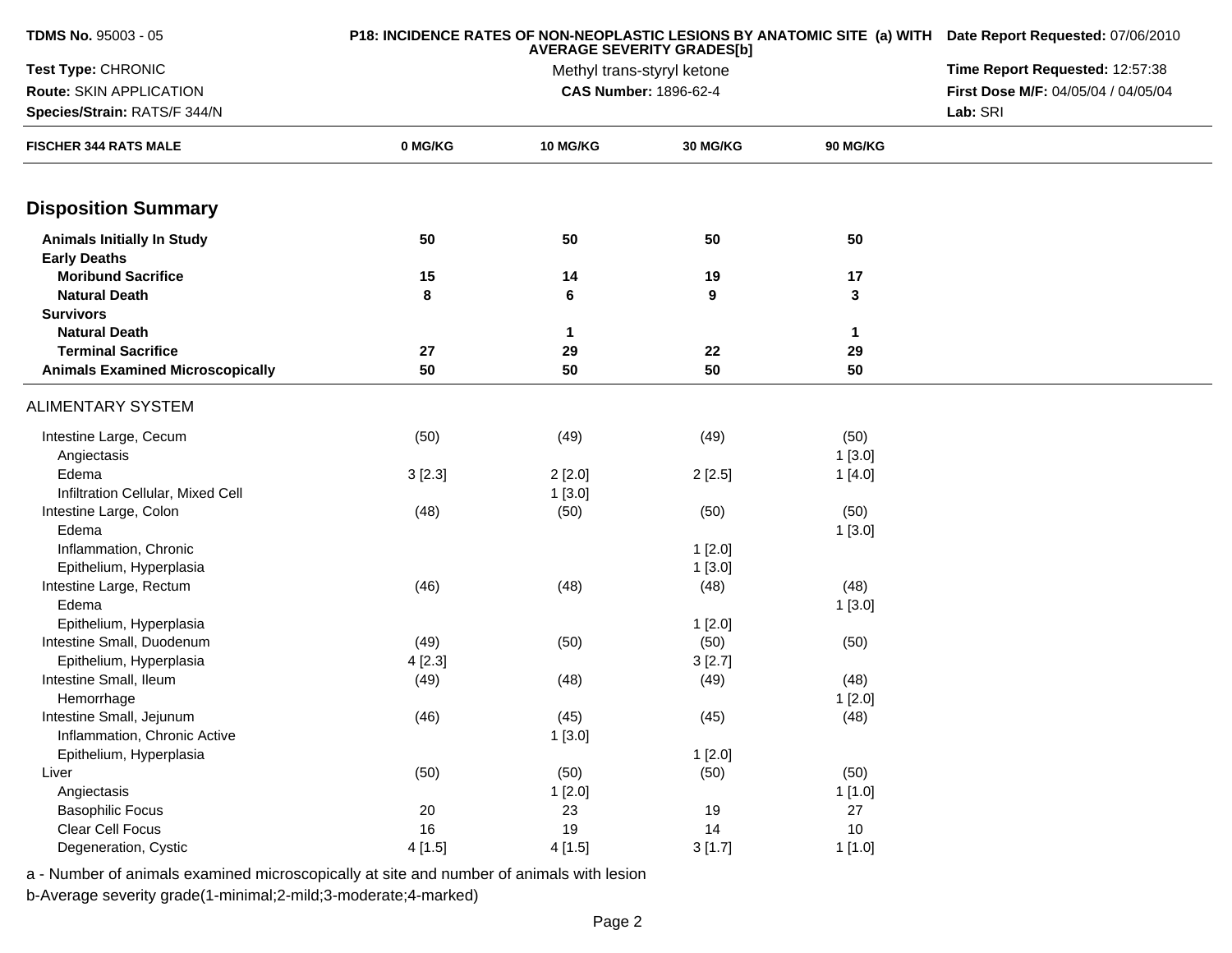| <b>TDMS No. 95003 - 05</b>            |                | P18: INCIDENCE RATES OF NON-NEOPLASTIC LESIONS BY ANATOMIC SITE (a) WITH Date Report Requested: 07/06/2010<br>Time Report Requested: 12:57:38 |                                                            |                |                                     |
|---------------------------------------|----------------|-----------------------------------------------------------------------------------------------------------------------------------------------|------------------------------------------------------------|----------------|-------------------------------------|
| Test Type: CHRONIC                    |                |                                                                                                                                               |                                                            |                |                                     |
| Route: SKIN APPLICATION               |                |                                                                                                                                               | Methyl trans-styryl ketone<br><b>CAS Number: 1896-62-4</b> |                | First Dose M/F: 04/05/04 / 04/05/04 |
| Species/Strain: RATS/F 344/N          |                |                                                                                                                                               |                                                            |                | Lab: SRI                            |
| <b>FISCHER 344 RATS MALE</b>          | 0 MG/KG        | 10 MG/KG                                                                                                                                      | 30 MG/KG                                                   | 90 MG/KG       |                                     |
|                                       |                |                                                                                                                                               |                                                            |                |                                     |
| Eosinophilic Focus                    | 10             | $\,$ 5 $\,$                                                                                                                                   | $\overline{2}$                                             | 8              |                                     |
| Fibrosis                              |                |                                                                                                                                               | 1[2.0]                                                     |                |                                     |
| Hematopoietic Cell Proliferation      |                |                                                                                                                                               |                                                            | 1[1.0]         |                                     |
| Hepatodiaphragmatic Nodule            | 3              | 9                                                                                                                                             | 6                                                          | $\overline{7}$ |                                     |
| Infiltration Cellular, Mixed Cell     | 2[1.0]         | 2[2.0]                                                                                                                                        | 4[1.8]                                                     | 2[2.0]         |                                     |
| <b>Mixed Cell Focus</b>               | $\overline{7}$ | 8                                                                                                                                             | 8                                                          | 12             |                                     |
| Necrosis, Focal                       | 1[2.0]         | 1[1.0]                                                                                                                                        |                                                            | 2[2.5]         |                                     |
| Thrombosis                            |                | 1[4.0]                                                                                                                                        |                                                            |                |                                     |
| Bile Duct, Hyperplasia                | 40 [1.9]       | 31 [1.6]                                                                                                                                      | 29 [1.6]                                                   | 37 [1.6]       |                                     |
| Centrilobular, Necrosis               | 3[2.0]         | 5[2.8]                                                                                                                                        | 4[2.5]                                                     | 3[2.0]         |                                     |
| Hepatocyte, Hyperplasia, Focal        | 1[3.0]         | 1[2.0]                                                                                                                                        | 1[2.0]                                                     | 2[1.5]         |                                     |
| Hepatocyte, Vacuolization Cytoplasmic | 9[2.8]         | 6[2.3]                                                                                                                                        | 6[3.0]                                                     | 6[2.3]         |                                     |
| Kupffer Cell, Pigmentation            | 1[2.0]         | 1[2.0]                                                                                                                                        |                                                            | 1[2.0]         |                                     |
| Oval Cell, Hyperplasia                |                | 1[3.0]                                                                                                                                        |                                                            |                |                                     |
| Mesentery                             | (15)           | (14)                                                                                                                                          | (7)                                                        | (12)           |                                     |
| <b>Accessory Spleen</b>               | 3              | -1                                                                                                                                            |                                                            | 3              |                                     |
| Hemorrhage                            |                | 1[4.0]                                                                                                                                        |                                                            |                |                                     |
| Mineralization                        |                | 1[3.0]                                                                                                                                        |                                                            |                |                                     |
| Fat, Necrosis                         | 9[2.9]         | 8[2.4]                                                                                                                                        | 6[2.5]                                                     | 8[2.6]         |                                     |
| Oral Mucosa                           | (1)            | (1)                                                                                                                                           | (0)                                                        | (2)            |                                     |
| Pancreas                              | (49)           | (50)                                                                                                                                          | (49)                                                       | (50)           |                                     |
| Atrophy                               | 32 [2.2]       | 27 [2.1]                                                                                                                                      | 27 [2.2]                                                   | 26 [2.5]       |                                     |
| Cyst                                  | 14             | 10                                                                                                                                            | $\overline{7}$                                             | 10             |                                     |
| Acinus, Cytoplasmic Alteration        | 2[3.5]         | 3[3.0]                                                                                                                                        | 4[3.0]                                                     | 5[2.8]         |                                     |
| Acinus, Hyperplasia, Focal            | 4[2.0]         | 1[3.0]                                                                                                                                        | 1[3.0]                                                     | 2[3.0]         |                                     |
| Salivary Glands                       | (50)           | (50)                                                                                                                                          | (48)                                                       | (50)           |                                     |
| Atrophy                               | 1[1.0]         | 1[1.0]                                                                                                                                        |                                                            |                |                                     |
| Necrosis                              |                | 2[2.0]                                                                                                                                        |                                                            |                |                                     |
| Stomach, Forestomach                  | (50)           | (50)                                                                                                                                          | (50)                                                       | (50)           |                                     |
| Edema                                 | 3[3.0]         | 1[3.0]                                                                                                                                        | 6 [3.2]                                                    | 3[3.3]         |                                     |
| Erosion                               | 1[2.0]         |                                                                                                                                               | 1[2.0]                                                     |                |                                     |
| Fibrosis                              |                |                                                                                                                                               |                                                            | 1[3.0]         |                                     |
| Inflammation, Chronic Active          | 1[3.0]         | 2[2.5]                                                                                                                                        |                                                            |                |                                     |
| Perforation                           |                |                                                                                                                                               | $\mathbf{1}$                                               |                |                                     |
| Ulcer                                 | 6 [3.3]        | 6 [3.3]                                                                                                                                       | 8[3.8]                                                     | 3[3.7]         |                                     |
| Epithelium, Hyperplasia               | 8[2.5]         | 6[2.8]                                                                                                                                        | 8 [2.9]                                                    | 5[2.4]         |                                     |
|                                       |                |                                                                                                                                               |                                                            |                |                                     |

b-Average severity grade(1-minimal;2-mild;3-moderate;4-marked)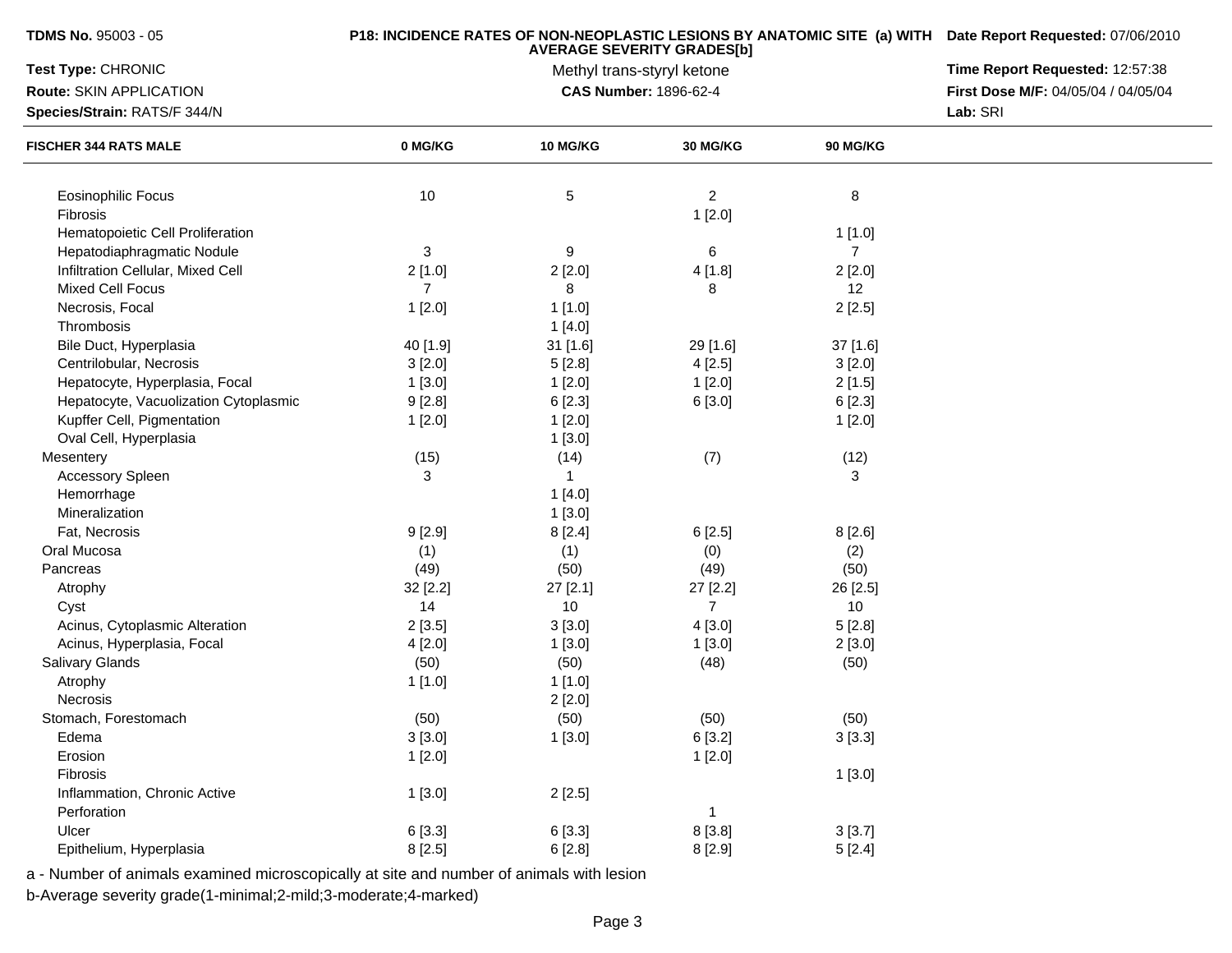|              | P18: INCIDENCE RATES OF NON-NEOPLASTIC LESIONS BY ANATOMIC SITE (a) WITH Date Report Requested: 07/06/2010<br>Time Report Requested: 12:57:38 |                                                                                                                                                                       |                                                                                                                                                                                                                                            |                                                                                                                              |
|--------------|-----------------------------------------------------------------------------------------------------------------------------------------------|-----------------------------------------------------------------------------------------------------------------------------------------------------------------------|--------------------------------------------------------------------------------------------------------------------------------------------------------------------------------------------------------------------------------------------|------------------------------------------------------------------------------------------------------------------------------|
|              |                                                                                                                                               |                                                                                                                                                                       |                                                                                                                                                                                                                                            |                                                                                                                              |
|              |                                                                                                                                               |                                                                                                                                                                       |                                                                                                                                                                                                                                            | First Dose M/F: 04/05/04 / 04/05/04                                                                                          |
|              |                                                                                                                                               |                                                                                                                                                                       |                                                                                                                                                                                                                                            | Lab: SRI                                                                                                                     |
| 0 MG/KG      | <b>10 MG/KG</b>                                                                                                                               | 30 MG/KG                                                                                                                                                              | 90 MG/KG                                                                                                                                                                                                                                   |                                                                                                                              |
| (50)         | (50)                                                                                                                                          | (50)                                                                                                                                                                  | (50)                                                                                                                                                                                                                                       |                                                                                                                              |
| $\mathbf{1}$ |                                                                                                                                               |                                                                                                                                                                       | $\overline{1}$                                                                                                                                                                                                                             |                                                                                                                              |
|              |                                                                                                                                               |                                                                                                                                                                       |                                                                                                                                                                                                                                            |                                                                                                                              |
|              |                                                                                                                                               |                                                                                                                                                                       |                                                                                                                                                                                                                                            |                                                                                                                              |
| 1[4.0]       |                                                                                                                                               |                                                                                                                                                                       |                                                                                                                                                                                                                                            |                                                                                                                              |
|              |                                                                                                                                               |                                                                                                                                                                       |                                                                                                                                                                                                                                            |                                                                                                                              |
| 4[3.0]       | 3[2.3]                                                                                                                                        | 1[2.0]                                                                                                                                                                | 1[2.0]                                                                                                                                                                                                                                     |                                                                                                                              |
|              |                                                                                                                                               |                                                                                                                                                                       | 1[3.0]                                                                                                                                                                                                                                     |                                                                                                                              |
| 1[4.0]       | 2[2.5]                                                                                                                                        |                                                                                                                                                                       | 3[2.3]                                                                                                                                                                                                                                     |                                                                                                                              |
| (1)          | (3)                                                                                                                                           | (4)                                                                                                                                                                   | (1)                                                                                                                                                                                                                                        |                                                                                                                              |
|              | 2[2.0]                                                                                                                                        | 1[1.0]                                                                                                                                                                | 1[2.0]                                                                                                                                                                                                                                     |                                                                                                                              |
|              |                                                                                                                                               |                                                                                                                                                                       |                                                                                                                                                                                                                                            |                                                                                                                              |
|              |                                                                                                                                               |                                                                                                                                                                       |                                                                                                                                                                                                                                            |                                                                                                                              |
|              |                                                                                                                                               |                                                                                                                                                                       |                                                                                                                                                                                                                                            |                                                                                                                              |
|              |                                                                                                                                               |                                                                                                                                                                       |                                                                                                                                                                                                                                            |                                                                                                                              |
| 5[2.4]       | 8[3.4]                                                                                                                                        | 3[3.0]                                                                                                                                                                | 3[3.3]                                                                                                                                                                                                                                     |                                                                                                                              |
|              |                                                                                                                                               |                                                                                                                                                                       |                                                                                                                                                                                                                                            |                                                                                                                              |
|              |                                                                                                                                               |                                                                                                                                                                       |                                                                                                                                                                                                                                            |                                                                                                                              |
| 25           | 21                                                                                                                                            | 23                                                                                                                                                                    | 26                                                                                                                                                                                                                                         |                                                                                                                              |
|              |                                                                                                                                               |                                                                                                                                                                       |                                                                                                                                                                                                                                            |                                                                                                                              |
|              |                                                                                                                                               |                                                                                                                                                                       |                                                                                                                                                                                                                                            |                                                                                                                              |
|              |                                                                                                                                               |                                                                                                                                                                       |                                                                                                                                                                                                                                            |                                                                                                                              |
|              |                                                                                                                                               |                                                                                                                                                                       |                                                                                                                                                                                                                                            |                                                                                                                              |
|              |                                                                                                                                               |                                                                                                                                                                       |                                                                                                                                                                                                                                            |                                                                                                                              |
|              |                                                                                                                                               |                                                                                                                                                                       |                                                                                                                                                                                                                                            |                                                                                                                              |
|              |                                                                                                                                               |                                                                                                                                                                       |                                                                                                                                                                                                                                            |                                                                                                                              |
|              |                                                                                                                                               |                                                                                                                                                                       |                                                                                                                                                                                                                                            |                                                                                                                              |
|              |                                                                                                                                               |                                                                                                                                                                       |                                                                                                                                                                                                                                            |                                                                                                                              |
|              |                                                                                                                                               |                                                                                                                                                                       |                                                                                                                                                                                                                                            |                                                                                                                              |
|              |                                                                                                                                               |                                                                                                                                                                       |                                                                                                                                                                                                                                            |                                                                                                                              |
| (50)         | (49)                                                                                                                                          | (50)                                                                                                                                                                  | (50)                                                                                                                                                                                                                                       |                                                                                                                              |
|              | 1[3.0]<br>7[1.4]<br>(50)<br>45 [2.5]<br>1[3.0]<br>(50)<br>30[1.7]<br>$12$ [1.3]<br>7[1.4]<br>(49)<br>22 [1.8]<br>(49)<br>4 [1.5]<br>(49)      | 3[2.3]<br>5[2.2]<br>1[3.0]<br>(50)<br>42 [2.5]<br>(50)<br>1[4.0]<br>23 [1.7]<br>3[1.0]<br>11 [1.7]<br>1[4.0]<br>(50)<br>17 [1.8]<br>(50)<br>4 [1.3]<br>(50)<br>1[2.0] | <b>AVERAGE SEVERITY GRADES[b]</b><br>Methyl trans-styryl ketone<br>CAS Number: 1896-62-4<br>2[2.0]<br>6[2.3]<br>(50)<br>46 [2.6]<br>1[2.0]<br>(50)<br>1[3.0]<br>20 [2.3]<br>4[2.3]<br>6[1.8]<br>(50)<br>11 [1.3]<br>(49)<br>6[1.7]<br>(47) | 1[2.0]<br>4 [1.5]<br>(50)<br>45 [2.4]<br>(50)<br>25 [1.6]<br>6[2.0]<br>6 [1.8]<br>(50)<br>20 [1.9]<br>(50)<br>2[1.0]<br>(47) |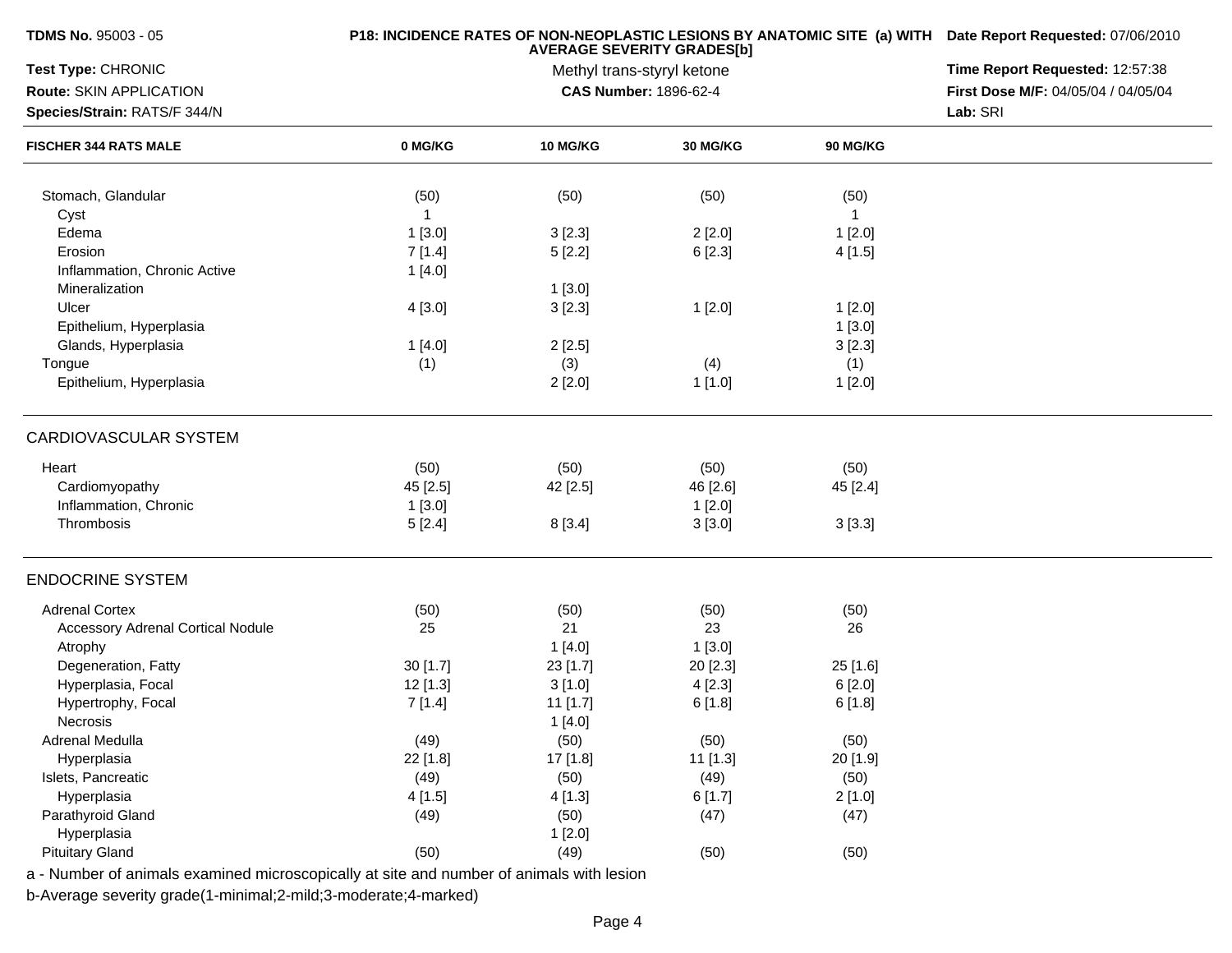| <b>TDMS No. 95003 - 05</b>                      |              | P18: INCIDENCE RATES OF NON-NEOPLASTIC LESIONS BY ANATOMIC SITE (a) WITH Date Report Requested: 07/06/2010<br>Time Report Requested: 12:57:38 |                                                     |              |                                     |
|-------------------------------------------------|--------------|-----------------------------------------------------------------------------------------------------------------------------------------------|-----------------------------------------------------|--------------|-------------------------------------|
| Test Type: CHRONIC                              |              |                                                                                                                                               |                                                     |              |                                     |
| Route: SKIN APPLICATION                         |              |                                                                                                                                               | Methyl trans-styryl ketone<br>CAS Number: 1896-62-4 |              | First Dose M/F: 04/05/04 / 04/05/04 |
| Species/Strain: RATS/F 344/N                    |              |                                                                                                                                               |                                                     |              | Lab: SRI                            |
| <b>FISCHER 344 RATS MALE</b>                    | 0 MG/KG      | 10 MG/KG                                                                                                                                      | 30 MG/KG                                            | 90 MG/KG     |                                     |
| Pigmentation                                    |              | 1[3.0]                                                                                                                                        | 2[3.5]                                              |              |                                     |
| Pars Distalis, Angiectasis                      | 2[1.5]       | 1[2.0]                                                                                                                                        |                                                     | 6[2.5]       |                                     |
| Pars Distalis, Atrophy                          |              | 1[3.0]                                                                                                                                        |                                                     |              |                                     |
| Pars Distalis, Cyst                             | $\mathbf{2}$ | $\overline{2}$                                                                                                                                | $\sqrt{3}$                                          |              |                                     |
| Pars Distalis, Cytoplasmic Alteration, Focal    |              | 1[3.0]                                                                                                                                        | 1[2.0]                                              |              |                                     |
| Pars Distalis, Hyperplasia                      | 1[1.0]       |                                                                                                                                               |                                                     | 2[2.0]       |                                     |
| Pars Distalis, Hyperplasia, Focal               | 9[2.3]       | 9[2.1]                                                                                                                                        | 5[2.4]                                              | 10 [1.9]     |                                     |
| Pars Intermedia, Angiectasis                    | 4[2.3]       | 1[2.0]                                                                                                                                        |                                                     | 3[2.3]       |                                     |
| Pars Intermedia, Cyst                           | -1           | 7                                                                                                                                             |                                                     | 3            |                                     |
| Pars Intermedia, Hyperplasia, Focal             |              |                                                                                                                                               | 1[2.0]                                              |              |                                     |
| Pars Nervosa, Infiltration Cellular, Mixed Cell | 2[2.0]       |                                                                                                                                               |                                                     |              |                                     |
| <b>Thyroid Gland</b>                            | (46)         | (45)                                                                                                                                          | (43)                                                | (49)         |                                     |
| Ultimobranchial Cyst                            |              |                                                                                                                                               | 1[3.0]                                              | 1[3.0]       |                                     |
| C-cell, Hyperplasia                             | 11 [1.3]     | 9[1.2]                                                                                                                                        | 13 [1.6]                                            | 6[1.2]       |                                     |
| Follicle, Cyst                                  | 3            | 3                                                                                                                                             | $\overline{1}$                                      |              |                                     |
| Follicle, Degeneration, Focal                   |              |                                                                                                                                               | 1[2.0]                                              | 1[2.0]       |                                     |
| Follicular Cell, Hyperplasia                    | 1[2.0]       |                                                                                                                                               |                                                     |              |                                     |
| <b>GENERAL BODY SYSTEM</b>                      |              |                                                                                                                                               |                                                     |              |                                     |
| <b>Tissue NOS</b>                               | (0)          | (0)                                                                                                                                           | (0)                                                 | (1)          |                                     |
| <b>GENITAL SYSTEM</b>                           |              |                                                                                                                                               |                                                     |              |                                     |
| <b>Coagulating Gland</b>                        | (0)          | (1)                                                                                                                                           | (0)                                                 | (1)          |                                     |
| Cyst                                            |              |                                                                                                                                               |                                                     | $\mathbf{1}$ |                                     |
| Inflammation, Chronic                           |              | 1[3.0]                                                                                                                                        |                                                     |              |                                     |
| Epididymis                                      | (50)         | (50)                                                                                                                                          | (50)                                                | (50)         |                                     |
| Granuloma Sperm                                 |              |                                                                                                                                               | 1[3.0]                                              |              |                                     |
| Inflammation, Chronic                           | 3[2.0]       | 4[2.3]                                                                                                                                        | 3[2.0]                                              |              |                                     |
| <b>Preputial Gland</b>                          | (50)         | (50)                                                                                                                                          | (49)                                                | (50)         |                                     |
| Cyst                                            |              | $\overline{4}$                                                                                                                                |                                                     |              |                                     |
| Inflammation, Chronic                           | 14 [2.4]     | 19 [2.2]                                                                                                                                      | 18 [2.1]                                            | 13 [2.2]     |                                     |
| Prostate                                        | (50)         | (50)                                                                                                                                          | (50)                                                | (50)         |                                     |
| Hyperplasia                                     |              |                                                                                                                                               |                                                     | 1[4.0]       |                                     |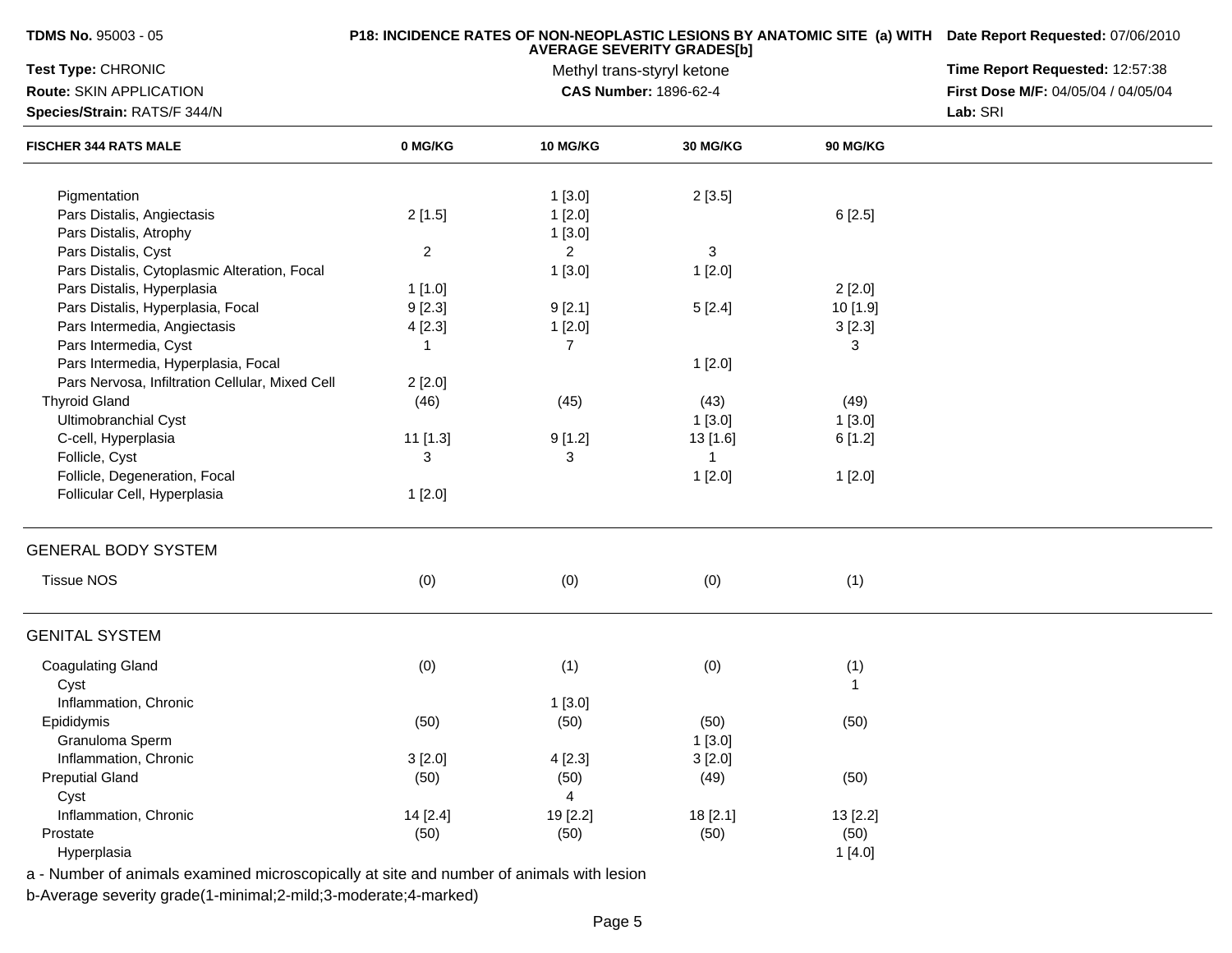| TDMS No. 95003 - 05                  |          | P18: INCIDENCE RATES OF NON-NEOPLASTIC LESIONS BY ANATOMIC SITE (a) WITH Date Report Requested: 07/06/2010<br>Time Report Requested: 12:57:38 |                                                     |                 |                                     |
|--------------------------------------|----------|-----------------------------------------------------------------------------------------------------------------------------------------------|-----------------------------------------------------|-----------------|-------------------------------------|
| Test Type: CHRONIC                   |          |                                                                                                                                               |                                                     |                 |                                     |
| Route: SKIN APPLICATION              |          |                                                                                                                                               | Methyl trans-styryl ketone<br>CAS Number: 1896-62-4 |                 | First Dose M/F: 04/05/04 / 04/05/04 |
| Species/Strain: RATS/F 344/N         |          |                                                                                                                                               |                                                     |                 | Lab: SRI                            |
| <b>FISCHER 344 RATS MALE</b>         | 0 MG/KG  | <b>10 MG/KG</b>                                                                                                                               | <b>30 MG/KG</b>                                     | <b>90 MG/KG</b> |                                     |
| Inflammation, Chronic                | 33[2.5]  | 42 [2.1]                                                                                                                                      | 39 [2.3]                                            | 42 [2.4]        |                                     |
| Epithelium, Hyperplasia              | 3[1.3]   | 9[1.3]                                                                                                                                        | 4[1.5]                                              | 5[1.0]          |                                     |
| <b>Seminal Vesicle</b>               | (50)     | (50)                                                                                                                                          | (50)                                                | (50)            |                                     |
| Degeneration                         |          |                                                                                                                                               |                                                     | 1[3.0]          |                                     |
| Fibrosis                             | 1[3.0]   |                                                                                                                                               |                                                     |                 |                                     |
| Inflammation                         |          |                                                                                                                                               | 1[3.0]                                              |                 |                                     |
| Inflammation, Chronic                |          |                                                                                                                                               | 2[2.5]                                              |                 |                                     |
| <b>Testes</b>                        | (50)     | (50)                                                                                                                                          | (50)                                                | (50)            |                                     |
| Artery, Inflammation, Chronic        | 1[2.0]   | 2[1.0]                                                                                                                                        |                                                     | 1[2.0]          |                                     |
| Germinal Epithelium, Atrophy         | 30 [2.1] | 35 [2.4]                                                                                                                                      | 27 [2.3]                                            | 36 [2.1]        |                                     |
| Interstitial Cell, Hyperplasia       | 6[1.3]   | 13 [1.6]                                                                                                                                      | 8[1.6]                                              | 7[1.3]          |                                     |
|                                      |          |                                                                                                                                               |                                                     |                 |                                     |
| <b>HEMATOPOIETIC SYSTEM</b>          |          |                                                                                                                                               |                                                     |                 |                                     |
| <b>Bone Marrow</b>                   | (50)     | (50)                                                                                                                                          | (50)                                                | (50)            |                                     |
| Hyperplasia                          | 2[2.5]   | 7[2.9]                                                                                                                                        | 10[2.5]                                             | 3[3.0]          |                                     |
| Myelofibrosis                        | 2[2.5]   | 2[2.5]                                                                                                                                        | 1[3.0]                                              | 1[3.0]          |                                     |
| Thrombosis                           |          | 1[4.0]                                                                                                                                        |                                                     |                 |                                     |
| Lymph Node                           | (25)     | (30)                                                                                                                                          | (21)                                                | (26)            |                                     |
| Deep Cervical, Ectasia               |          |                                                                                                                                               | 1[3.0]                                              |                 |                                     |
| Deep Cervical, Hyperplasia, Lymphoid | 1[2.0]   |                                                                                                                                               | 3[2.7]                                              |                 |                                     |
| Mediastinal, Ectasia                 | 2[3.0]   | 6[2.8]                                                                                                                                        | 3[3.0]                                              | 2[3.5]          |                                     |
| Mediastinal, Hemorrhage              | 3[2.3]   | 9[1.9]                                                                                                                                        | 8[2.4]                                              | 4[2.3]          |                                     |
| Mediastinal, Hyperplasia, Lymphoid   | 2[2.5]   | 8[2.8]                                                                                                                                        | 7[2.7]                                              | 6[2.8]          |                                     |
| Mediastinal, Pigmentation            | 1[2.0]   | 3[2.3]                                                                                                                                        | 3[2.7]                                              | 1[2.0]          |                                     |
| Pancreatic, Ectasia                  | 3[4.0]   | 3[3.3]                                                                                                                                        | 2[3.5]                                              | 5[3.4]          |                                     |
| Pancreatic, Hemorrhage               |          | 3[1.3]                                                                                                                                        | 2[2.5]                                              |                 |                                     |
| Pancreatic, Hyperplasia, Histiocytic |          | 1[3.0]                                                                                                                                        |                                                     |                 |                                     |
| Pancreatic, Hyperplasia, Lymphoid    |          | 2[2.5]                                                                                                                                        |                                                     | 2[2.0]          |                                     |
| Pancreatic, Pigmentation             |          | 2[3.0]                                                                                                                                        | 1[2.0]                                              |                 |                                     |
| Lymph Node, Mandibular               | (3)      | (1)                                                                                                                                           | (3)                                                 | (4)             |                                     |
| Ectasia                              | 1[3.0]   |                                                                                                                                               | 1[4.0]                                              | 1[2.0]          |                                     |
| Hyperplasia, Lymphoid                | 1[2.0]   |                                                                                                                                               |                                                     | 1[2.0]          |                                     |
| Lymph Node, Mesenteric               | (50)     | (50)                                                                                                                                          | (50)                                                | (50)            |                                     |
| Atrophy                              |          | 2[2.5]                                                                                                                                        |                                                     |                 |                                     |
|                                      |          |                                                                                                                                               |                                                     |                 |                                     |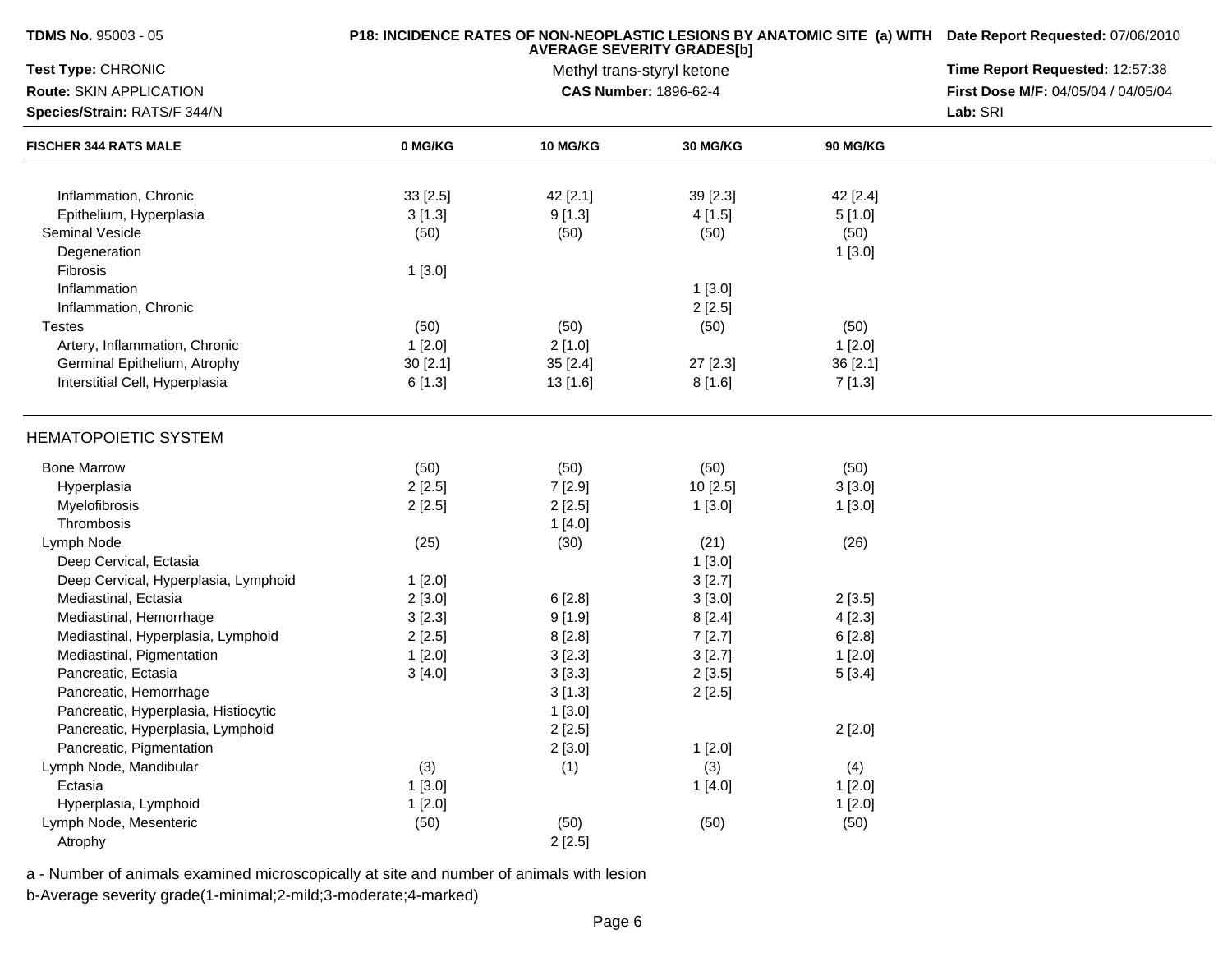| <b>TDMS No. 95003 - 05</b>                  |              | P18: INCIDENCE RATES OF NON-NEOPLASTIC LESIONS BY ANATOMIC SITE (a) WITH Date Report Requested: 07/06/2010 |                                                                 |                 |                                     |
|---------------------------------------------|--------------|------------------------------------------------------------------------------------------------------------|-----------------------------------------------------------------|-----------------|-------------------------------------|
| Test Type: CHRONIC                          |              |                                                                                                            | <b>AVERAGE SEVERITY GRADES[b]</b><br>Methyl trans-styryl ketone |                 | Time Report Requested: 12:57:38     |
| Route: SKIN APPLICATION                     |              |                                                                                                            | <b>CAS Number: 1896-62-4</b>                                    |                 | First Dose M/F: 04/05/04 / 04/05/04 |
| Species/Strain: RATS/F 344/N                |              |                                                                                                            |                                                                 |                 | Lab: SRI                            |
| <b>FISCHER 344 RATS MALE</b>                | 0 MG/KG      | 10 MG/KG                                                                                                   | 30 MG/KG                                                        | <b>90 MG/KG</b> |                                     |
|                                             |              |                                                                                                            |                                                                 |                 |                                     |
| Ectasia                                     | 5[2.2]       | 2[2.0]                                                                                                     | 3[2.0]                                                          | 5[2.2]          |                                     |
| Hemorrhage                                  | 4[1.3]       | 3[1.3]                                                                                                     | 4[1.8]                                                          | 8[1.5]          |                                     |
| Hyperplasia, Histiocytic                    |              | 1[3.0]                                                                                                     |                                                                 |                 |                                     |
| Hyperplasia, Lymphoid                       | 3[2.0]       | 12 [2.2]                                                                                                   | 7[2.3]                                                          | 11 [2.0]        |                                     |
| Pigmentation                                | 2[3.0]       | 1[3.0]                                                                                                     | 1[3.0]                                                          |                 |                                     |
| Spleen                                      | (50)         | (50)                                                                                                       | (50)                                                            | (50)            |                                     |
| <b>Accessory Spleen</b>                     | $\mathbf{1}$ | -1                                                                                                         |                                                                 | $\mathbf 1$     |                                     |
| Fibrosis                                    | 3[2.3]       |                                                                                                            | 3[3.0]                                                          | 3[2.3]          |                                     |
| Hematopoietic Cell Proliferation            | 20 [1.9]     | 21 [1.7]                                                                                                   | 24 [1.8]                                                        | 19 [1.9]        |                                     |
| Hemorrhage                                  | 1[4.0]       |                                                                                                            | 1[4.0]                                                          | 1[4.0]          |                                     |
| Necrosis                                    | 3[3.0]       | 2[4.0]                                                                                                     | 2[3.5]                                                          | 2[3.5]          |                                     |
| Pigmentation                                |              | 3[3.0]                                                                                                     | 6[3.0]                                                          | 3[3.0]          |                                     |
| Lymphoid Follicle, Atrophy                  |              | 1[3.0]                                                                                                     | 1[2.0]                                                          |                 |                                     |
| Lymphoid Follicle, Hyperplasia              | 1[2.0]       | 1[3.0]                                                                                                     | 2[2.0]                                                          |                 |                                     |
| Thymus                                      | (50)         | (50)                                                                                                       | (46)                                                            | (49)            |                                     |
| Cyst                                        | 1            |                                                                                                            |                                                                 |                 |                                     |
| Inflammation, Chronic                       |              |                                                                                                            | 1[4.0]                                                          |                 |                                     |
| <b>INTEGUMENTARY SYSTEM</b>                 |              |                                                                                                            |                                                                 |                 |                                     |
| <b>Mammary Gland</b>                        | (48)         | (49)                                                                                                       | (48)                                                            | (49)            |                                     |
| Hyperplasia                                 | 32 [2.9]     | 33 [3.0]                                                                                                   | 30[3.1]                                                         | 38 [2.8]        |                                     |
| Skin                                        | (50)         | (50)                                                                                                       | (50)                                                            | (50)            |                                     |
| Cyst Epithelial Inclusion                   | $\mathbf{1}$ | $\mathbf{1}$                                                                                               |                                                                 | -1              |                                     |
| Hemorrhage                                  | 1[2.0]       |                                                                                                            |                                                                 |                 |                                     |
| Hyperkeratosis                              |              |                                                                                                            |                                                                 | 1[2.0]          |                                     |
| Inflammation, Suppurative                   |              |                                                                                                            | 1[4.0]                                                          |                 |                                     |
| Inflammation, Acute                         | 1[2.0]       |                                                                                                            |                                                                 |                 |                                     |
| Inflammation, Chronic                       |              | 1[4.0]                                                                                                     | 2[3.0]                                                          | 2[3.5]          |                                     |
| Ulcer                                       | 15 [3.5]     | 12 [3.8]                                                                                                   | 17 [3.4]                                                        | 22 [3.9]        |                                     |
| Control, Hyperkeratosis                     | 5[1.0]       | 1[1.0]                                                                                                     | 5[1.0]                                                          | 1[1.0]          |                                     |
| Control Epidermis, Hyperplasia              | 2[1.0]       | 4 [1.0]                                                                                                    | 3[1.3]                                                          | 5[1.2]          |                                     |
| Epidermis, Hyperplasia                      | 15 [3.4]     | 14 [3.1]                                                                                                   | 18 [3.3]                                                        | 24 [3.5]        |                                     |
| Epidermis, Site Of Application, Hyperplasia |              | 3[1.0]                                                                                                     | 3[1.0]                                                          | 29 [1.0]        |                                     |
| Site Of Application, Hyperkeratosis         | 20 [1.1]     | 13 [1.0]                                                                                                   | 33[1.2]                                                         | 47 [2.4]        |                                     |
|                                             |              |                                                                                                            |                                                                 |                 |                                     |

b-Average severity grade(1-minimal;2-mild;3-moderate;4-marked)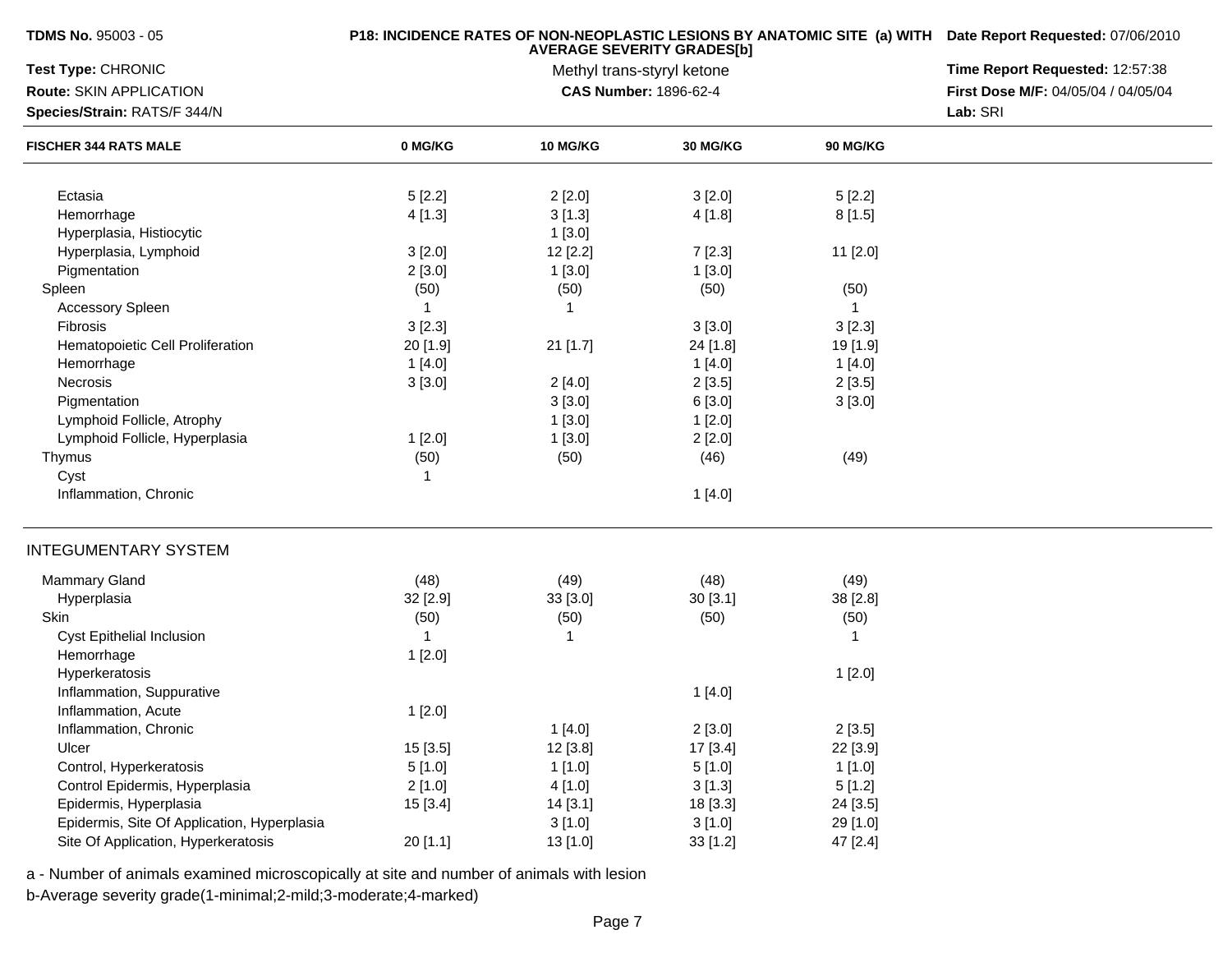| TDMS No. 95003 - 05                          |          | P18: INCIDENCE RATES OF NON-NEOPLASTIC LESIONS BY ANATOMIC SITE (a) WITH Date Report Requested: 07/06/2010<br>Time Report Requested: 12:57:38 |                       |                 |                                     |
|----------------------------------------------|----------|-----------------------------------------------------------------------------------------------------------------------------------------------|-----------------------|-----------------|-------------------------------------|
| Test Type: CHRONIC                           |          |                                                                                                                                               |                       |                 |                                     |
| Route: SKIN APPLICATION                      |          |                                                                                                                                               | CAS Number: 1896-62-4 |                 | First Dose M/F: 04/05/04 / 04/05/04 |
| Species/Strain: RATS/F 344/N                 |          |                                                                                                                                               |                       |                 | Lab: SRI                            |
| <b>FISCHER 344 RATS MALE</b>                 | 0 MG/KG  | <b>10 MG/KG</b>                                                                                                                               | <b>30 MG/KG</b>       | <b>90 MG/KG</b> |                                     |
| Site Of Application, Inflammation, Chronic   |          |                                                                                                                                               |                       | 1[2.0]          |                                     |
| MUSCULOSKELETAL SYSTEM                       |          |                                                                                                                                               |                       |                 |                                     |
| <b>Bone</b>                                  | (50)     | (50)                                                                                                                                          | (50)                  | (50)            |                                     |
| Fibrous Osteodystrophy                       |          | 1[3.0]                                                                                                                                        |                       |                 |                                     |
| Femur, Osteopetrosis                         |          |                                                                                                                                               | 1[4.0]                |                 |                                     |
| <b>Skeletal Muscle</b>                       | (1)      | (3)                                                                                                                                           | (2)                   | (1)             |                                     |
| Atrophy                                      |          |                                                                                                                                               | 1[1.0]                |                 |                                     |
| NERVOUS SYSTEM                               |          |                                                                                                                                               |                       |                 |                                     |
| <b>Brain</b>                                 | (50)     | (50)                                                                                                                                          | (50)                  | (50)            |                                     |
| Compression                                  | 17 [2.9] | 19 [2.7]                                                                                                                                      | 20 [2.9]              | 18 [2.9]        |                                     |
| Fungus                                       |          |                                                                                                                                               | 1                     |                 |                                     |
| Hemorrhage                                   |          | 4[1.8]                                                                                                                                        | 2[1.5]                |                 |                                     |
| Necrosis                                     | 2[2.0]   | 1 [1.0]                                                                                                                                       |                       |                 |                                     |
| Pigmentation                                 |          |                                                                                                                                               | 1[1.0]                |                 |                                     |
| Perivascular, Inflammation, Pyogranulomatous |          |                                                                                                                                               | 1[2.0]                |                 |                                     |
| Spinal Cord                                  | (7)      | (4)                                                                                                                                           | (4)                   | (3)             |                                     |
| <b>RESPIRATORY SYSTEM</b>                    |          |                                                                                                                                               |                       |                 |                                     |
| Lung                                         | (50)     | (50)                                                                                                                                          | (50)                  | (50)            |                                     |
| Edema                                        |          | 3[2.0]                                                                                                                                        |                       |                 |                                     |
| Foreign Body                                 |          |                                                                                                                                               | 1                     | 1               |                                     |
| Hemorrhage                                   | 2[2.0]   | 2[1.5]                                                                                                                                        | 1[1.0]                | 1[1.0]          |                                     |
| Infiltration Cellular, Histiocyte            | 14 [1.4] | 15 [1.4]                                                                                                                                      | 17 [1.2]              | 22 [1.2]        |                                     |
| Inflammation, Granulomatous                  |          |                                                                                                                                               | 1[2.0]                |                 |                                     |
| Inflammation, Chronic                        | 4[1.0]   | 13 [1.3]                                                                                                                                      | 7[1.1]                | 9[1.3]          |                                     |
| Metaplasia, Osseous                          |          | 2[1.0]                                                                                                                                        | 2[2.0]                | 4[1.0]          |                                     |
| Alveolar Epithelium, Hyperplasia             |          |                                                                                                                                               | 4[2.0]                | 8[1.8]          |                                     |
| Nose                                         | (50)     | (49)                                                                                                                                          | (50)                  | (50)            |                                     |
| Foreign Body                                 | 23       | 21                                                                                                                                            | 21                    | 24              |                                     |
|                                              |          |                                                                                                                                               |                       |                 |                                     |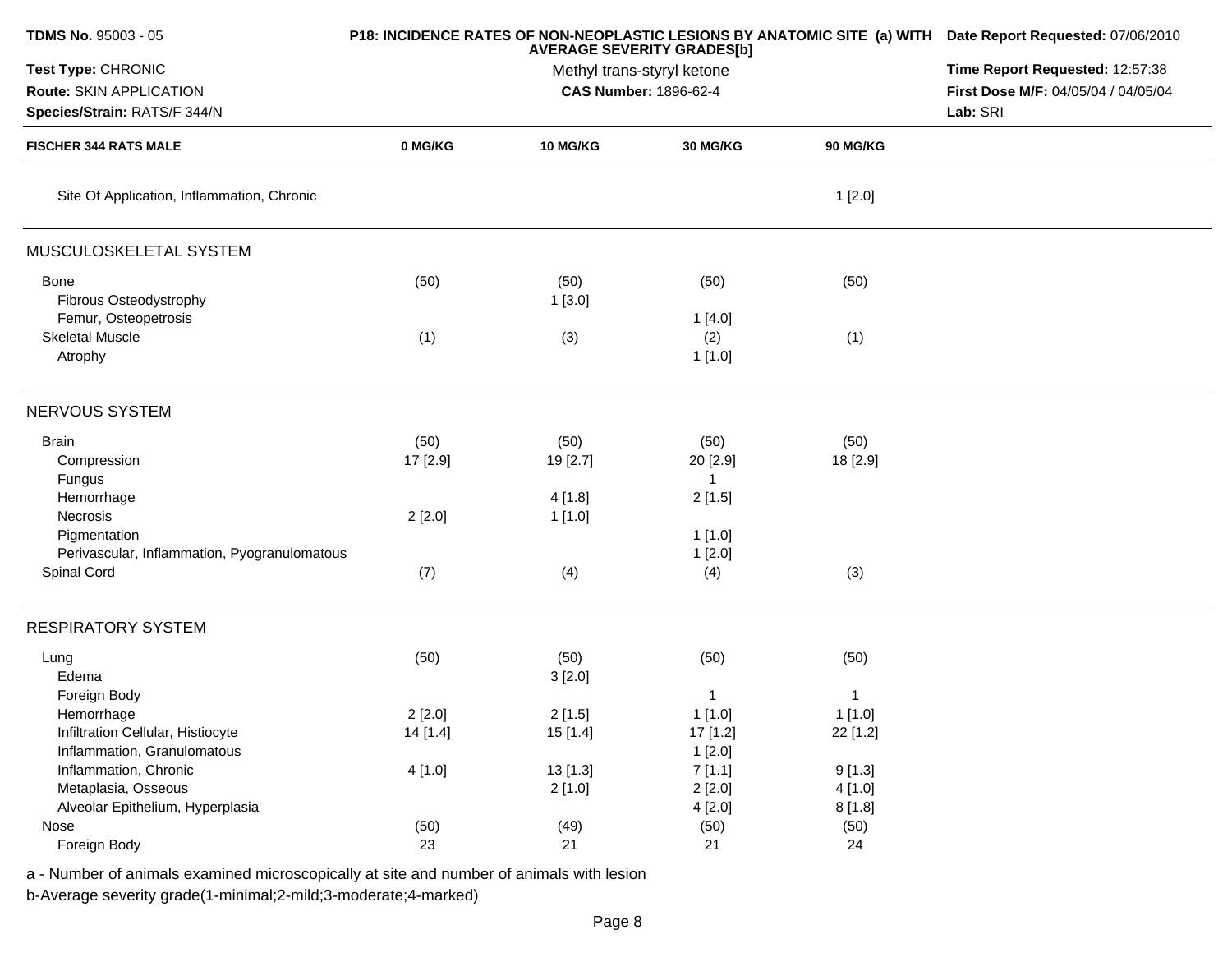| <b>TDMS No. 95003 - 05</b>                         |          | P18: INCIDENCE RATES OF NON-NEOPLASTIC LESIONS BY ANATOMIC SITE (a) WITH Date Report Requested: 07/06/2010 |                                                                 |                 |                                     |
|----------------------------------------------------|----------|------------------------------------------------------------------------------------------------------------|-----------------------------------------------------------------|-----------------|-------------------------------------|
| Test Type: CHRONIC                                 |          |                                                                                                            | <b>AVERAGE SEVERITY GRADES[b]</b><br>Methyl trans-styryl ketone |                 | Time Report Requested: 12:57:38     |
| Route: SKIN APPLICATION                            |          |                                                                                                            | CAS Number: 1896-62-4                                           |                 | First Dose M/F: 04/05/04 / 04/05/04 |
| Species/Strain: RATS/F 344/N                       |          |                                                                                                            |                                                                 |                 | Lab: SRI                            |
| <b>FISCHER 344 RATS MALE</b>                       | 0 MG/KG  | <b>10 MG/KG</b>                                                                                            | 30 MG/KG                                                        | <b>90 MG/KG</b> |                                     |
| Fungus                                             | 2        | 9                                                                                                          | 11                                                              | 12              |                                     |
| Inflammation, Chronic                              | 25 [1.6] | 24 [2.0]                                                                                                   | 31 [1.7]                                                        | 30[2.1]         |                                     |
| Olfactory Epithelium, Metaplasia, Respiratory      | 7[1.3]   | 13 [1.3]                                                                                                   | 6[1.8]                                                          | 12 [1.5]        |                                     |
| Respiratory Epithelium, Hyperplasia                | 19 [1.4] | 18 [1.9]                                                                                                   | 18 [1.7]                                                        | 23 [2.0]        |                                     |
| Respiratory Epithelium, Metaplasia,<br>Respiratory |          |                                                                                                            |                                                                 | 1[2.0]          |                                     |
| Respiratory Epithelium, Metaplasia, Squamous       | 3[2.3]   | 7[2.1]                                                                                                     | 15[2.3]                                                         | 13[2.1]         |                                     |
| Turbinate, Necrosis                                | 1[2.0]   |                                                                                                            |                                                                 |                 |                                     |
| SPECIAL SENSES SYSTEM                              |          |                                                                                                            |                                                                 |                 |                                     |
| Eye                                                | (50)     | (50)                                                                                                       | (50)                                                            | (50)            |                                     |
| Cataract                                           | 1[3.0]   |                                                                                                            | 1[3.0]                                                          | 2[2.0]          |                                     |
| Inflammation, Acute                                |          | 1[3.0]                                                                                                     |                                                                 |                 |                                     |
| Inflammation, Chronic                              |          |                                                                                                            | 1[3.0]                                                          |                 |                                     |
| Cornea, Hyperplasia                                |          |                                                                                                            | 1[2.0]                                                          |                 |                                     |
| Retina, Degeneration                               | 3[2.3]   |                                                                                                            | 3[3.3]                                                          | 6[2.5]          |                                     |
| Harderian Gland                                    | (50)     | (50)                                                                                                       | (50)                                                            | (50)            |                                     |
| Atrophy                                            |          | 1[2.0]                                                                                                     |                                                                 |                 |                                     |
| Hyperplasia, Focal                                 | 1[1.0]   |                                                                                                            | 1[1.0]                                                          | 1[2.0]          |                                     |
| Inflammation, Chronic                              | 1[4.0]   | 2[3.0]                                                                                                     | 1[2.0]                                                          |                 |                                     |
| Zymbal's Gland                                     | (1)      | (1)                                                                                                        | (2)                                                             | (1)             |                                     |
| <b>URINARY SYSTEM</b>                              |          |                                                                                                            |                                                                 |                 |                                     |
| Kidney                                             | (50)     | (50)                                                                                                       | (50)                                                            | (50)            |                                     |
| Cyst                                               |          | 2                                                                                                          | $\overline{2}$                                                  |                 |                                     |
| Glomerulosclerosis                                 |          |                                                                                                            | 1[3.0]                                                          |                 |                                     |
| Hydronephrosis                                     |          |                                                                                                            | 1[2.0]                                                          |                 |                                     |
| Infarct                                            | 1[2.0]   |                                                                                                            |                                                                 |                 |                                     |
| Inflammation, Suppurative                          |          | 1[1.0]                                                                                                     |                                                                 | 3[1.0]          |                                     |
| Inflammation, Chronic                              | 19 [2.5] | 14 [2.4]                                                                                                   | 16 [2.4]                                                        | 16 [2.3]        |                                     |
| Nephropathy                                        | 44 [2.7] | 47 [2.2]                                                                                                   | 46 [2.5]                                                        | 47 [2.2]        |                                     |
| Papilla, Necrosis                                  |          |                                                                                                            | 1[3.0]                                                          |                 |                                     |
| Renal Tubule, Dilatation                           |          |                                                                                                            | 1[3.0]                                                          | 1[3.0]          |                                     |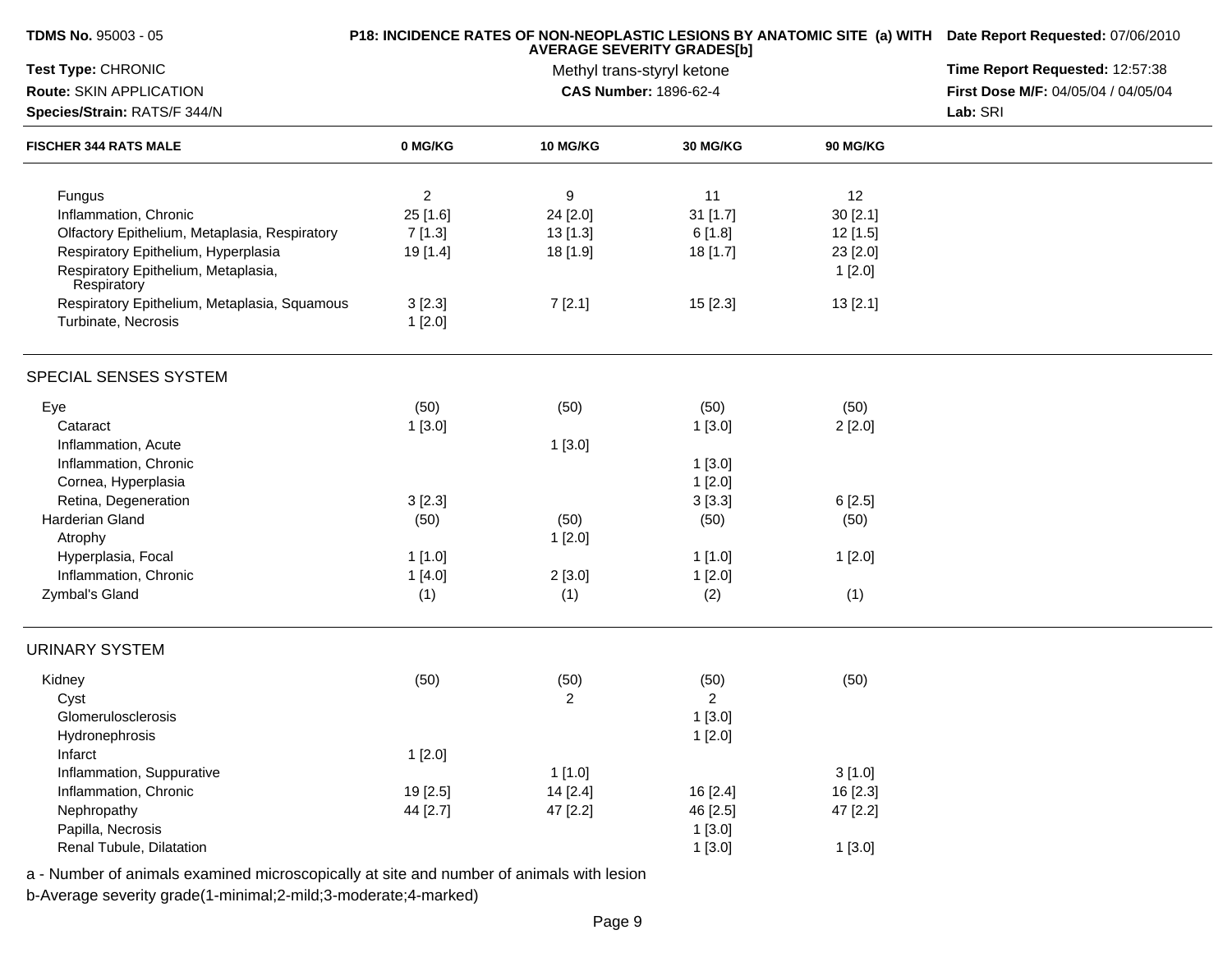| TDMS No. 95003 - 05                  | P18: INCIDENCE RATES OF NON-NEOPLASTIC LESIONS BY ANATOMIC SITE (a) WITH | Date Report Requested: 07/06/2010 |                              |                 |                                            |
|--------------------------------------|--------------------------------------------------------------------------|-----------------------------------|------------------------------|-----------------|--------------------------------------------|
| <b>Test Type: CHRONIC</b>            |                                                                          |                                   | Methyl trans-styryl ketone   |                 | Time Report Requested: 12:57:38            |
| <b>Route: SKIN APPLICATION</b>       |                                                                          |                                   | <b>CAS Number: 1896-62-4</b> |                 | <b>First Dose M/F: 04/05/04 / 04/05/04</b> |
| Species/Strain: RATS/F 344/N         |                                                                          |                                   | Lab: SRI                     |                 |                                            |
| <b>FISCHER 344 RATS MALE</b>         | 0 MG/KG                                                                  | <b>10 MG/KG</b>                   | <b>30 MG/KG</b>              | <b>90 MG/KG</b> |                                            |
| Renal Tubule, Hyperplasia            |                                                                          |                                   |                              | 1[2.0]          |                                            |
| Renal Tubule, Necrosis               | 1[4.0]                                                                   | 1[1.0]                            |                              |                 |                                            |
| Renal Tubule, Pigmentation           |                                                                          |                                   |                              | 1[2.0]          |                                            |
| Transitional Epithelium, Hyperplasia |                                                                          |                                   |                              | 1[3.0]          |                                            |
| Urethra                              | (0)                                                                      | (1)                               | (1)                          | (0)             |                                            |
| Angiectasis                          |                                                                          |                                   | 1[3.0]                       |                 |                                            |
| <b>Urinary Bladder</b>               | (50)                                                                     | (50)                              | (50)                         | (50)            |                                            |
| Hemorrhage                           |                                                                          | 1[2.0]                            | 1[4.0]                       |                 |                                            |
| Inflammation, Suppurative            |                                                                          |                                   | 1[3.0]                       |                 |                                            |
| Inflammation, Chronic                |                                                                          | 1[2.0]                            |                              |                 |                                            |
| Transitional Epithelium, Hyperplasia |                                                                          | 1[2.0]                            |                              | 1[2.0]          |                                            |

\*\*\* END OF MALE \*\*\*

a - Number of animals examined microscopically at site and number of animals with lesionb-Average severity grade(1-minimal;2-mild;3-moderate;4-marked)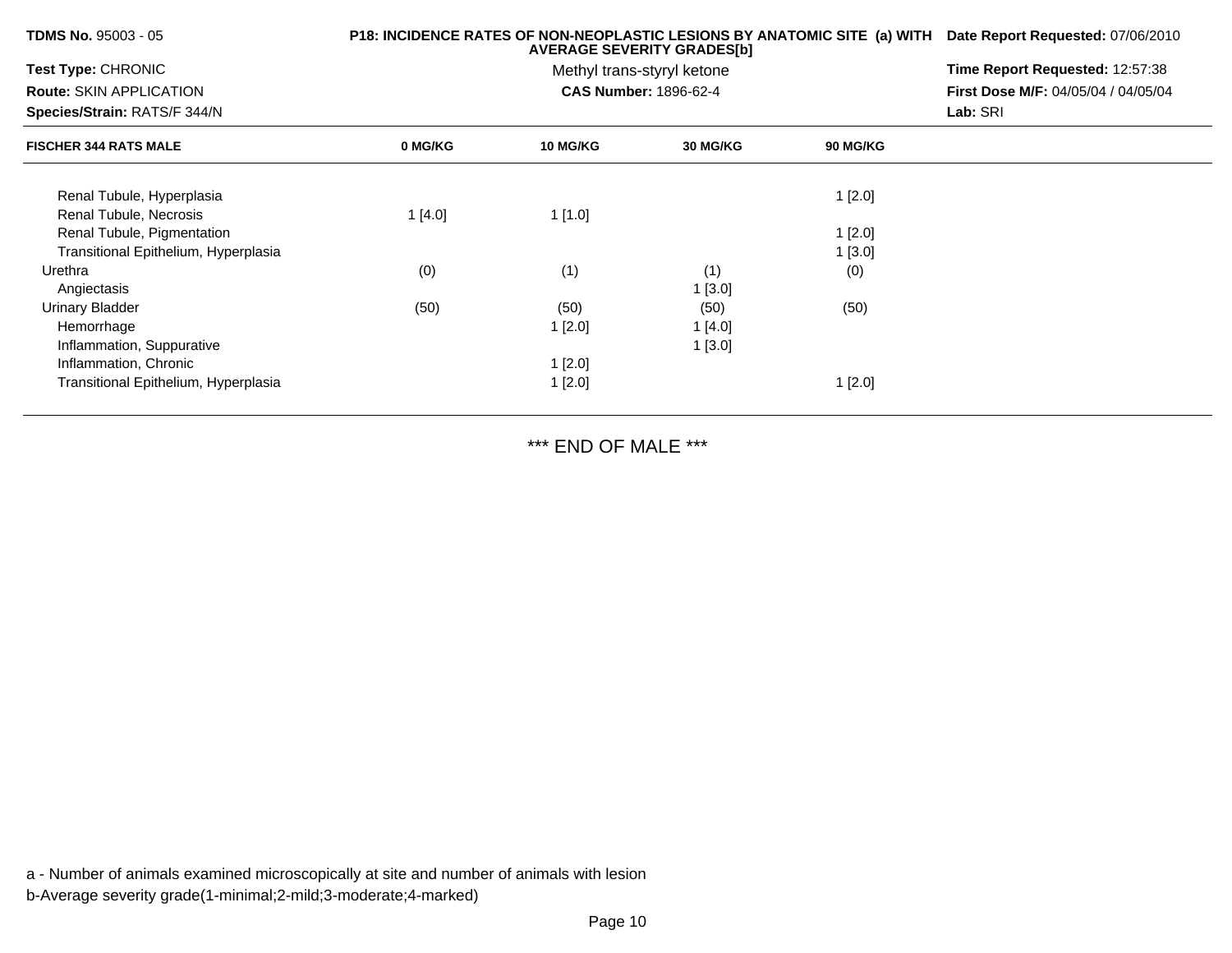| TDMS No. 95003 - 05                                      |         | P18: INCIDENCE RATES OF NON-NEOPLASTIC LESIONS BY ANATOMIC SITE (a) WITH Date Report Requested: 07/06/2010 |                            |            |                                     |
|----------------------------------------------------------|---------|------------------------------------------------------------------------------------------------------------|----------------------------|------------|-------------------------------------|
| Test Type: CHRONIC                                       |         |                                                                                                            | Methyl trans-styryl ketone |            | Time Report Requested: 12:57:38     |
| Route: SKIN APPLICATION                                  |         |                                                                                                            | CAS Number: 1896-62-4      |            | First Dose M/F: 04/05/04 / 04/05/04 |
| Species/Strain: RATS/F 344/N                             |         |                                                                                                            |                            |            | Lab: SRI                            |
| <b>FISCHER 344 RATS FEMALE</b>                           | 0 MG/KG | <b>10 MG/KG</b>                                                                                            | 30 MG/KG                   | 90 MG/KG   |                                     |
| <b>Disposition Summary</b>                               |         |                                                                                                            |                            |            |                                     |
| <b>Animals Initially In Study</b><br><b>Early Deaths</b> | 50      | 50                                                                                                         | 50                         | 50         |                                     |
| <b>Moribund Sacrifice</b>                                | 10      | 15                                                                                                         | 13                         | 15         |                                     |
| <b>Natural Death</b>                                     | 10      | 11                                                                                                         | 10                         | 9          |                                     |
| <b>Survivors</b>                                         |         |                                                                                                            |                            |            |                                     |
| <b>Terminal Sacrifice</b>                                | 30      | 24                                                                                                         | 27                         | 26         |                                     |
| <b>Animals Examined Microscopically</b>                  | 50      | 50                                                                                                         | 50                         | 50         |                                     |
| <b>ALIMENTARY SYSTEM</b>                                 |         |                                                                                                            |                            |            |                                     |
| Intestine Large, Cecum                                   | (50)    | (50)                                                                                                       | (50)                       | (50)       |                                     |
| Edema                                                    | 2[2.0]  | 3[2.7]                                                                                                     | 3[2.0]                     | 1[3.0]     |                                     |
| Intestine Small, Duodenum                                | (50)    | (50)                                                                                                       | (50)                       | (49)       |                                     |
| Epithelium, Hyperplasia                                  |         |                                                                                                            | 1[3.0]                     | 2[2.5]     |                                     |
| Intestine Small, Ileum                                   | (48)    | (48)                                                                                                       | (49)                       | (46)       |                                     |
| Liver                                                    | (50)    | (50)                                                                                                       | (50)                       | (50)       |                                     |
| Angiectasis                                              | 1[1.0]  | 2[1.5]                                                                                                     | 1[2.0]                     | 1[2.0]     |                                     |
| <b>Basophilic Focus</b>                                  | 37      | 37                                                                                                         | 38                         | 34         |                                     |
| Clear Cell Focus                                         | 6       | 10                                                                                                         | 4                          | 6          |                                     |
| Cyst                                                     |         |                                                                                                            | 1                          | 1          |                                     |
| Degeneration, Cystic                                     |         | 1[3.0]                                                                                                     |                            |            |                                     |
| <b>Eosinophilic Focus</b>                                | 5       | 3                                                                                                          | 9                          | 6          |                                     |
| Hematopoietic Cell Proliferation                         | 2[2.0]  | 1[1.0]                                                                                                     | 1[2.0]                     |            |                                     |
| Hemorrhage                                               |         | 1[3.0]                                                                                                     | 1[3.0]                     |            |                                     |
| Hepatodiaphragmatic Nodule                               | 9       | 6                                                                                                          | 6                          | 9          |                                     |
| Infiltration Cellular, Mixed Cell                        | 6[1.8]  | 7[1.4]                                                                                                     | 9[2.0]                     | 6[1.5]     |                                     |
| Mineralization                                           |         |                                                                                                            |                            | 1[3.0]     |                                     |
| Mixed Cell Focus                                         | 6       | 11                                                                                                         | 9                          | $\sqrt{5}$ |                                     |
| Necrosis, Focal                                          |         | 2[1.0]                                                                                                     | 1[1.0]                     | 2[1.5]     |                                     |
| Necrosis, Diffuse                                        |         | 1[2.0]                                                                                                     |                            |            |                                     |
| Bile Duct, Hyperplasia                                   | 5[1.6]  | 6[1.5]                                                                                                     | 7 [1.6]                    | 6[1.7]     |                                     |
| Centrilobular, Necrosis                                  | 1 [1.0] | 3[2.7]                                                                                                     | 2[3.5]                     | 4[2.5]     |                                     |
| Hepatocyte, Hyperplasia, Focal                           |         | 3[2.3]                                                                                                     | 1[3.0]                     | 2[3.0]     |                                     |
| Hepatocyte, Vacuolization Cytoplasmic                    | 6[2.5]  | 6[2.8]                                                                                                     | 4[2.8]                     | 4[2.3]     |                                     |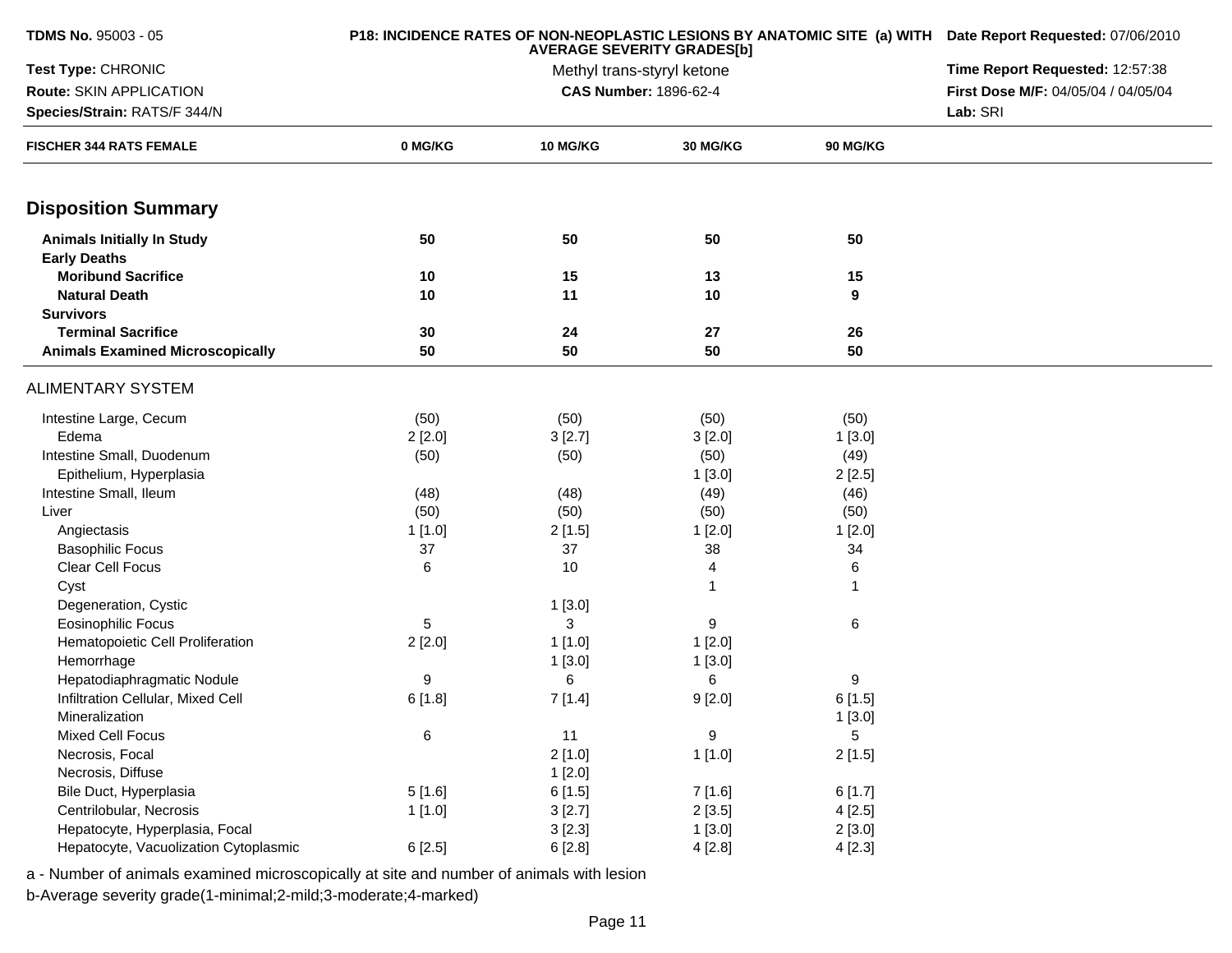| <b>TDMS No. 95003 - 05</b>     |          | P18: INCIDENCE RATES OF NON-NEOPLASTIC LESIONS BY ANATOMIC SITE (a) WITH Date Report Requested: 07/06/2010<br>Time Report Requested: 12:57:38 |                                                            |                 |                                     |
|--------------------------------|----------|-----------------------------------------------------------------------------------------------------------------------------------------------|------------------------------------------------------------|-----------------|-------------------------------------|
| Test Type: CHRONIC             |          |                                                                                                                                               |                                                            |                 |                                     |
| Route: SKIN APPLICATION        |          |                                                                                                                                               | Methyl trans-styryl ketone<br><b>CAS Number: 1896-62-4</b> |                 | First Dose M/F: 04/05/04 / 04/05/04 |
| Species/Strain: RATS/F 344/N   |          |                                                                                                                                               |                                                            |                 | Lab: SRI                            |
| <b>FISCHER 344 RATS FEMALE</b> | 0 MG/KG  | 10 MG/KG                                                                                                                                      | <b>30 MG/KG</b>                                            | <b>90 MG/KG</b> |                                     |
| Kupffer Cell, Hyperplasia      | 1[3.0]   | 1[3.0]                                                                                                                                        |                                                            | 1[2.0]          |                                     |
| Kupffer Cell, Pigmentation     |          | 1[2.0]                                                                                                                                        |                                                            |                 |                                     |
| Mesentery                      | (23)     | (18)                                                                                                                                          | (23)                                                       | (25)            |                                     |
| <b>Accessory Spleen</b>        |          |                                                                                                                                               | 4                                                          | 3               |                                     |
| Fibrosis                       | 1[2.0]   |                                                                                                                                               |                                                            |                 |                                     |
| Hemorrhage                     | 1[3.0]   |                                                                                                                                               |                                                            |                 |                                     |
| Fat, Necrosis                  | 22 [3.0] | 17 [2.9]                                                                                                                                      | 21 [2.9]                                                   | 20 [3.0]        |                                     |
| Pancreas                       | (49)     | (50)                                                                                                                                          | (50)                                                       | (49)            |                                     |
| Atrophy                        | 14 [1.9] | 8[1.5]                                                                                                                                        | $13$ [1.3]                                                 | 20 [1.5]        |                                     |
| Cyst                           | 13       | 16                                                                                                                                            | 15                                                         | 30              |                                     |
| Necrosis                       |          |                                                                                                                                               | 1[3.0]                                                     |                 |                                     |
| Acinus, Cytoplasmic Alteration | 2[3.5]   | 2[2.0]                                                                                                                                        | 1[3.0]                                                     | 2[3.5]          |                                     |
| Acinus, Hyperplasia, Focal     |          | 1[1.0]                                                                                                                                        |                                                            |                 |                                     |
| <b>Salivary Glands</b>         | (50)     | (50)                                                                                                                                          | (50)                                                       | (50)            |                                     |
| Atrophy                        | 3[1.7]   | 2[1.0]                                                                                                                                        | 2[1.0]                                                     | 2[1.5]          |                                     |
| Cyst                           | 1        |                                                                                                                                               |                                                            |                 |                                     |
| Stomach, Forestomach           | (50)     | (50)                                                                                                                                          | (50)                                                       | (50)            |                                     |
| Edema                          | 3[3.0]   | 5[2.6]                                                                                                                                        | 2[3.0]                                                     | 1[4.0]          |                                     |
| Hyperplasia                    |          | 1[2.0]                                                                                                                                        |                                                            |                 |                                     |
| Inflammation, Chronic Active   | 3[3.0]   | 2[3.0]                                                                                                                                        | 2[2.5]                                                     |                 |                                     |
| Perforation                    |          |                                                                                                                                               |                                                            | $\mathbf{1}$    |                                     |
| Ulcer                          | 4[3.8]   | 8[3.5]                                                                                                                                        | 3[3.0]                                                     | 4[3.5]          |                                     |
| Epithelium, Hyperplasia        | 9[2.7]   | 3[3.3]                                                                                                                                        | 5[3.2]                                                     | 7[2.6]          |                                     |
| Stomach, Glandular             | (50)     | (50)                                                                                                                                          | (50)                                                       | (50)            |                                     |
| Edema                          | 1[2.0]   | 2[2.0]                                                                                                                                        |                                                            | 1[3.0]          |                                     |
| Erosion                        | 2[2.0]   | 4[2.0]                                                                                                                                        | 3[1.7]                                                     | 5[2.0]          |                                     |
| Ulcer                          | 1[3.0]   | 1 [1.0]                                                                                                                                       | 1[1.0]                                                     | 1 [1.0]         |                                     |
| Tongue                         | (0)      | (0)                                                                                                                                           | (1)                                                        | (3)             |                                     |
| Epithelium, Hyperplasia        |          |                                                                                                                                               | 1[2.0]                                                     | 2[1.5]          |                                     |
| <b>CARDIOVASCULAR SYSTEM</b>   |          |                                                                                                                                               |                                                            |                 |                                     |
| Heart                          | (50)     | (50)                                                                                                                                          | (50)                                                       | (50)            |                                     |
| Cardiomyopathy                 | 36 [2.0] | 35 [1.9]                                                                                                                                      | 35 [1.7]                                                   | 35 [2.0]        |                                     |
| Thrombosis                     |          | 3[3.0]                                                                                                                                        |                                                            | 1[4.0]          |                                     |
|                                |          |                                                                                                                                               |                                                            |                 |                                     |

a - Number of animals examined microscopically at site and number of animals with lesion

b-Average severity grade(1-minimal;2-mild;3-moderate;4-marked)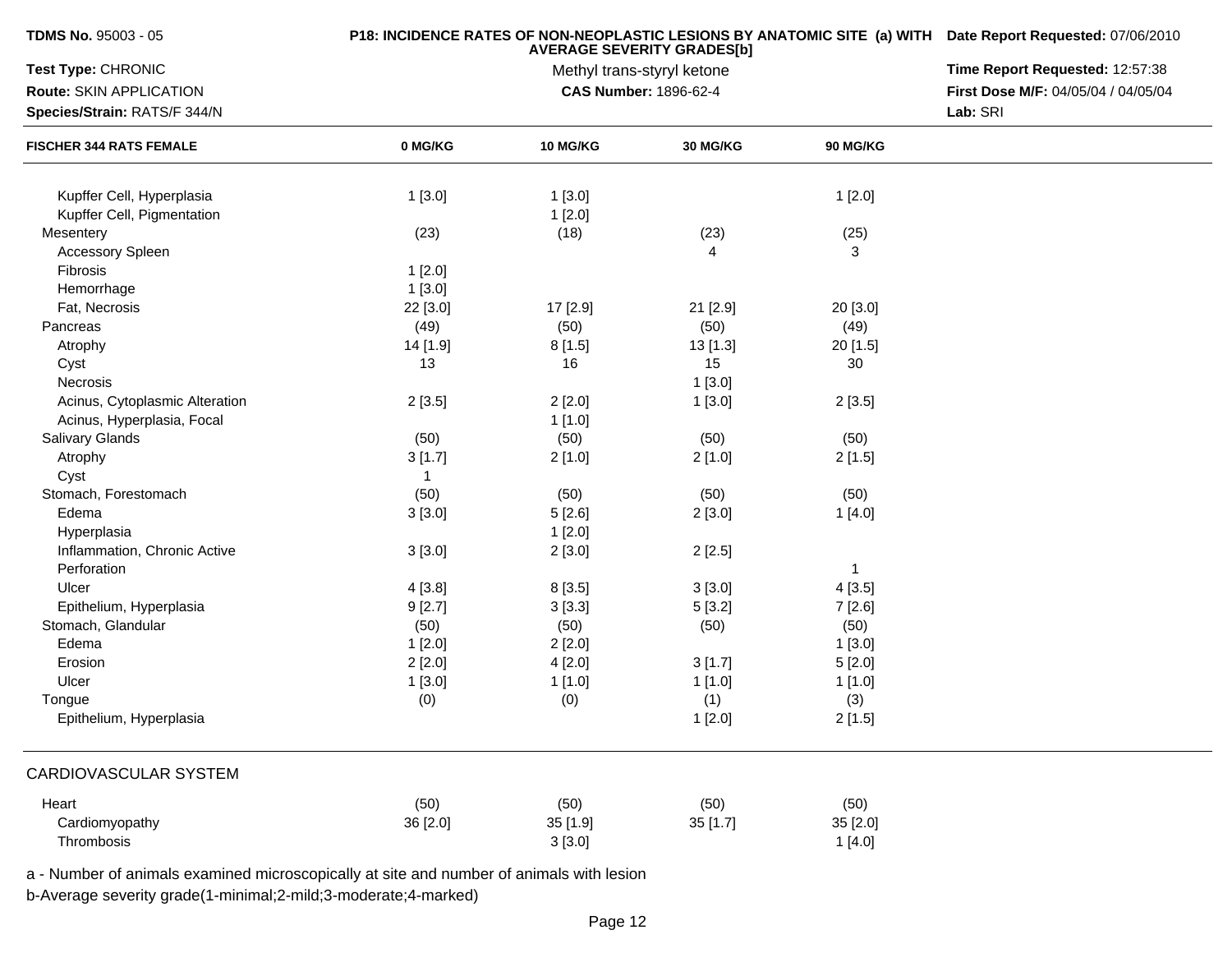| TDMS No. 95003 - 05                                                                      |              | P18: INCIDENCE RATES OF NON-NEOPLASTIC LESIONS BY ANATOMIC SITE (a) WITH Date Report Requested: 07/06/2010<br>Time Report Requested: 12:57:38 |                                                     |                 |                                     |
|------------------------------------------------------------------------------------------|--------------|-----------------------------------------------------------------------------------------------------------------------------------------------|-----------------------------------------------------|-----------------|-------------------------------------|
| Test Type: CHRONIC                                                                       |              |                                                                                                                                               |                                                     |                 |                                     |
| Route: SKIN APPLICATION                                                                  |              |                                                                                                                                               | Methyl trans-styryl ketone<br>CAS Number: 1896-62-4 |                 | First Dose M/F: 04/05/04 / 04/05/04 |
| Species/Strain: RATS/F 344/N<br><b>FISCHER 344 RATS FEMALE</b>                           |              | Lab: SRI                                                                                                                                      |                                                     |                 |                                     |
|                                                                                          | 0 MG/KG      | <b>10 MG/KG</b>                                                                                                                               | <b>30 MG/KG</b>                                     | <b>90 MG/KG</b> |                                     |
|                                                                                          |              |                                                                                                                                               |                                                     |                 |                                     |
| <b>ENDOCRINE SYSTEM</b>                                                                  |              |                                                                                                                                               |                                                     |                 |                                     |
| <b>Adrenal Cortex</b>                                                                    | (50)         | (50)                                                                                                                                          | (50)                                                | (50)            |                                     |
| <b>Accessory Adrenal Cortical Nodule</b>                                                 | 10           | 19                                                                                                                                            | 16                                                  | 24              |                                     |
| Angiectasis                                                                              |              |                                                                                                                                               | 1[3.0]                                              |                 |                                     |
| Atrophy                                                                                  |              | 1[3.0]                                                                                                                                        |                                                     |                 |                                     |
| Degeneration, Fatty                                                                      | $17$ [2.3]   | 22 [2.1]                                                                                                                                      | 25 [2.3]                                            | 16 [2.2]        |                                     |
| Hyperplasia, Focal                                                                       | 5[1.4]       | 7[2.0]                                                                                                                                        | 8[2.1]                                              | 5[1.6]          |                                     |
| Hypertrophy, Focal                                                                       | 12 [1.9]     | 11 [1.9]                                                                                                                                      | 10 [1.9]                                            | 6[2.2]          |                                     |
| Necrosis                                                                                 |              |                                                                                                                                               | 1[2.0]                                              |                 |                                     |
| Adrenal Medulla                                                                          | (49)         | (49)                                                                                                                                          | (47)                                                | (49)            |                                     |
| Hyperplasia                                                                              | 5[1.8]       | 3[1.7]                                                                                                                                        |                                                     | 3[1.0]          |                                     |
| Islets, Pancreatic                                                                       | (49)         | (50)                                                                                                                                          | (50)                                                | (49)            |                                     |
| Hyperplasia                                                                              |              | 2[1.5]                                                                                                                                        |                                                     |                 |                                     |
| Parathyroid Gland                                                                        | (50)         | (50)                                                                                                                                          | (49)                                                | (44)            |                                     |
| <b>Pituitary Gland</b>                                                                   | (50)         | (50)                                                                                                                                          | (50)                                                | (50)            |                                     |
| Pigmentation                                                                             |              |                                                                                                                                               | 2[2.0]                                              |                 |                                     |
| Pars Distalis, Angiectasis                                                               | 7[2.4]       | 2[3.5]                                                                                                                                        | 9[2.9]                                              | 8[2.6]          |                                     |
| Pars Distalis, Cyst                                                                      | 22           | 14                                                                                                                                            | 20                                                  | 16              |                                     |
| Pars Distalis, Cytoplasmic Alteration, Focal                                             |              | 1[3.0]                                                                                                                                        |                                                     | 1[2.0]          |                                     |
| Pars Distalis, Hyperplasia, Focal                                                        | 10 [1.8]     | 4[2.3]                                                                                                                                        | $11$ [2.1]                                          | 9[2.0]          |                                     |
| Pars Distalis, Pigmentation                                                              |              |                                                                                                                                               |                                                     | 1[2.0]          |                                     |
| Pars Intermedia, Angiectasis                                                             | 1 [3.0]      | 1[2.0]                                                                                                                                        | 2[2.5]                                              | 2[2.5]          |                                     |
| Pars Intermedia, Cyst                                                                    | $\mathbf{1}$ | 2                                                                                                                                             | 1                                                   | 4               |                                     |
| Pars Intermedia, Hyperplasia, Focal                                                      | 1[2.0]       |                                                                                                                                               | 1[2.0]                                              |                 |                                     |
| <b>Thyroid Gland</b>                                                                     | (50)         | (50)                                                                                                                                          | (49)                                                | (50)            |                                     |
| Ultimobranchial Cyst                                                                     | 1[3.0]       |                                                                                                                                               | 3[3.0]                                              | 1[3.0]          |                                     |
| C-cell, Hyperplasia                                                                      | 12 [1.3]     | 10 [1.4]                                                                                                                                      | 5[2.0]                                              | 10 [1.3]        |                                     |
| Follicle, Cyst                                                                           |              | 2                                                                                                                                             |                                                     |                 |                                     |
| Follicular Cell, Hyperplasia                                                             |              | 1[1.0]                                                                                                                                        |                                                     |                 |                                     |
| <b>GENERAL BODY SYSTEM</b>                                                               |              |                                                                                                                                               |                                                     |                 |                                     |
| <b>Tissue NOS</b>                                                                        | (1)          | (1)                                                                                                                                           | (0)                                                 | (0)             |                                     |
| a - Number of animals examined microscopically at site and number of animals with lesion |              |                                                                                                                                               |                                                     |                 |                                     |
| b-Average severity grade(1-minimal;2-mild;3-moderate;4-marked)                           |              |                                                                                                                                               |                                                     |                 |                                     |
|                                                                                          |              |                                                                                                                                               |                                                     |                 |                                     |
|                                                                                          |              | Page 13                                                                                                                                       |                                                     |                 |                                     |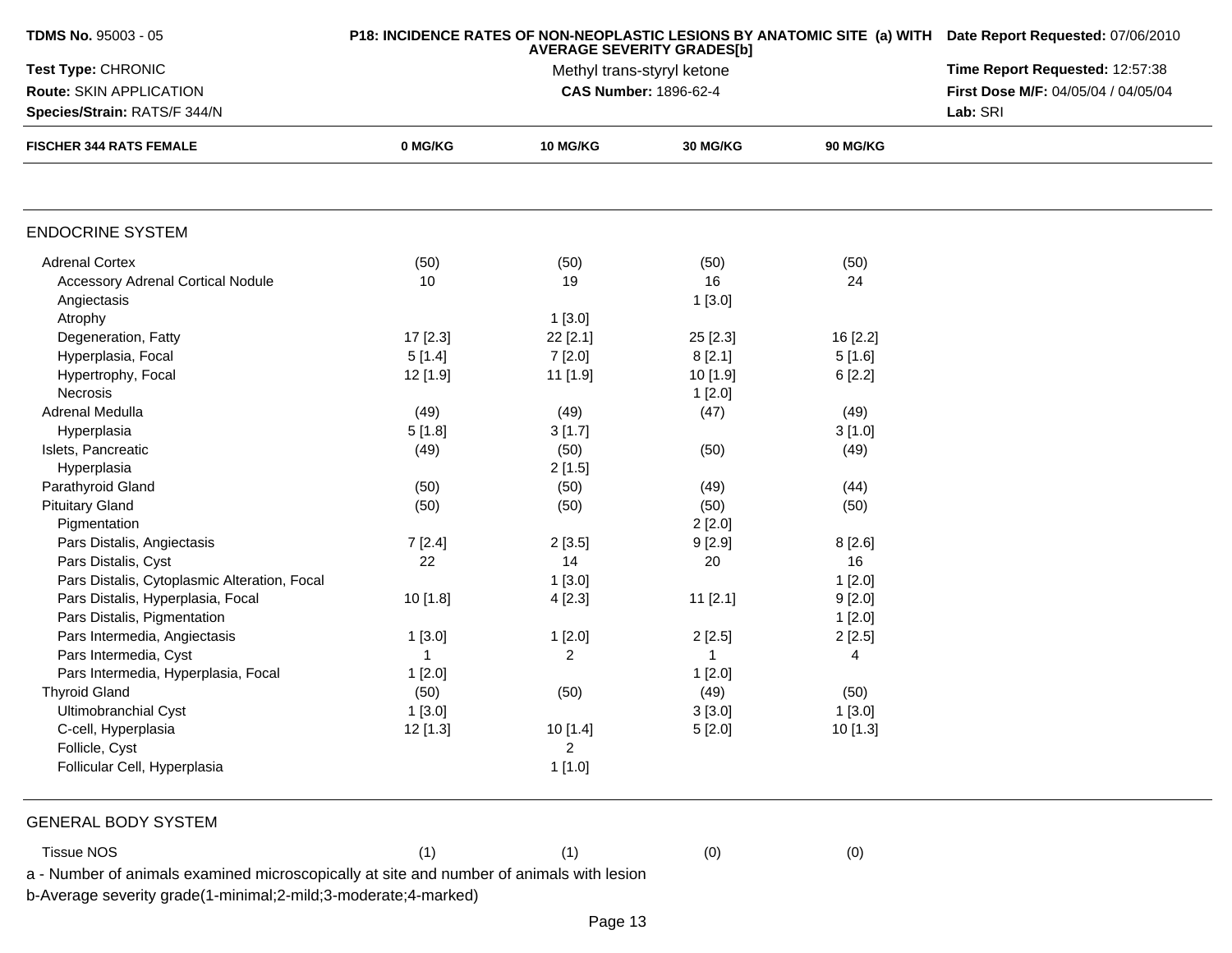| <b>TDMS No. 95003 - 05</b>                                                               |         | P18: INCIDENCE RATES OF NON-NEOPLASTIC LESIONS BY ANATOMIC SITE (a) WITH Date Report Requested: 07/06/2010<br>Time Report Requested: 12:57:38 |                                                     |                 |                                     |
|------------------------------------------------------------------------------------------|---------|-----------------------------------------------------------------------------------------------------------------------------------------------|-----------------------------------------------------|-----------------|-------------------------------------|
| Test Type: CHRONIC                                                                       |         |                                                                                                                                               |                                                     |                 |                                     |
| Route: SKIN APPLICATION                                                                  |         |                                                                                                                                               | Methyl trans-styryl ketone<br>CAS Number: 1896-62-4 |                 | First Dose M/F: 04/05/04 / 04/05/04 |
| Species/Strain: RATS/F 344/N<br><b>FISCHER 344 RATS FEMALE</b>                           |         | Lab: SRI                                                                                                                                      |                                                     |                 |                                     |
|                                                                                          | 0 MG/KG | <b>10 MG/KG</b>                                                                                                                               | <b>30 MG/KG</b>                                     | <b>90 MG/KG</b> |                                     |
|                                                                                          |         |                                                                                                                                               |                                                     |                 |                                     |
| <b>GENITAL SYSTEM</b>                                                                    |         |                                                                                                                                               |                                                     |                 |                                     |
| <b>Clitoral Gland</b>                                                                    | (50)    | (50)                                                                                                                                          | (50)                                                | (50)            |                                     |
| Cyst                                                                                     | 6       | $\overline{2}$                                                                                                                                | $\mathbf{1}$                                        | 3               |                                     |
| Hyperplasia                                                                              | 3[1.3]  | 1[1.0]                                                                                                                                        | 2[1.5]                                              | 3[2.0]          |                                     |
| Inflammation, Chronic                                                                    | 9[2.3]  | 5[2.6]                                                                                                                                        | 5[3.2]                                              | 5[2.8]          |                                     |
| Ovary                                                                                    | (50)    | (50)                                                                                                                                          | (48)                                                | (50)            |                                     |
| Cyst                                                                                     | 10      | $\overline{7}$                                                                                                                                | 2                                                   | 5               |                                     |
| Interstitial Cell, Hyperplasia                                                           | 1[3.0]  |                                                                                                                                               |                                                     |                 |                                     |
| Uterus                                                                                   | (50)    | (50)                                                                                                                                          | (49)                                                | (50)            |                                     |
| Hyperplasia, Cystic                                                                      | 5[2.6]  | 4[2.8]                                                                                                                                        | 9[2.0]                                              | 4[2.5]          |                                     |
| Vagina                                                                                   | (6)     | (6)                                                                                                                                           | (7)                                                 | (10)            |                                     |
| Cyst                                                                                     |         | 1                                                                                                                                             |                                                     | $\mathbf{1}$    |                                     |
| <b>HEMATOPOIETIC SYSTEM</b>                                                              |         |                                                                                                                                               |                                                     |                 |                                     |
| <b>Bone Marrow</b>                                                                       | (50)    | (50)                                                                                                                                          | (50)                                                | (50)            |                                     |
| Angiectasis                                                                              |         | 1[3.0]                                                                                                                                        |                                                     |                 |                                     |
| Hyperplasia                                                                              | 3[2.7]  | 6[2.7]                                                                                                                                        | 4[3.3]                                              | 6[2.5]          |                                     |
| Infiltration Cellular, Histiocyte                                                        | 1[2.0]  | 1[2.0]                                                                                                                                        |                                                     |                 |                                     |
| Myelofibrosis                                                                            |         | 1[2.0]                                                                                                                                        | 1[1.0]                                              |                 |                                     |
| Lymph Node                                                                               | (16)    | (13)                                                                                                                                          | (14)                                                | (12)            |                                     |
| Bronchial, Hyperplasia, Lymphoid                                                         | 1[3.0]  |                                                                                                                                               |                                                     |                 |                                     |
| Deep Cervical, Hemorrhage                                                                |         | 1[2.0]                                                                                                                                        |                                                     | 1[4.0]          |                                     |
| Deep Cervical, Pigmentation                                                              |         | 1[3.0]                                                                                                                                        |                                                     |                 |                                     |
| Mediastinal, Ectasia                                                                     | 1[3.0]  | 1[3.0]                                                                                                                                        | 2[2.5]                                              |                 |                                     |
| Mediastinal, Hemorrhage                                                                  | 1[3.0]  | 6 [2.3]                                                                                                                                       | 7[2.4]                                              | 4[2.5]          |                                     |
| Mediastinal, Hyperplasia, Lymphoid                                                       | 5[2.4]  | 5[2.4]                                                                                                                                        | 3[2.3]                                              | 4[2.5]          |                                     |
| Mediastinal, Pigmentation                                                                | 5[2.8]  | 8[2.8]                                                                                                                                        | 6 [2.3]                                             | 4[3.0]          |                                     |
| Pancreatic, Ectasia                                                                      | 1[4.0]  | 1[2.0]                                                                                                                                        |                                                     |                 |                                     |
| Pancreatic, Hemorrhage                                                                   |         | 1[1.0]                                                                                                                                        | 1[3.0]                                              | 2[1.5]          |                                     |
| Pancreatic, Hyperplasia, Histiocytic                                                     |         | 1[3.0]                                                                                                                                        |                                                     |                 |                                     |
| Pancreatic, Pigmentation                                                                 | 1[3.0]  | 2[3.0]                                                                                                                                        | 1[3.0]                                              |                 |                                     |
| Lymph Node, Mandibular                                                                   | (3)     | (2)                                                                                                                                           | (3)                                                 | (3)             |                                     |
| a - Number of animals examined microscopically at site and number of animals with lesion |         |                                                                                                                                               |                                                     |                 |                                     |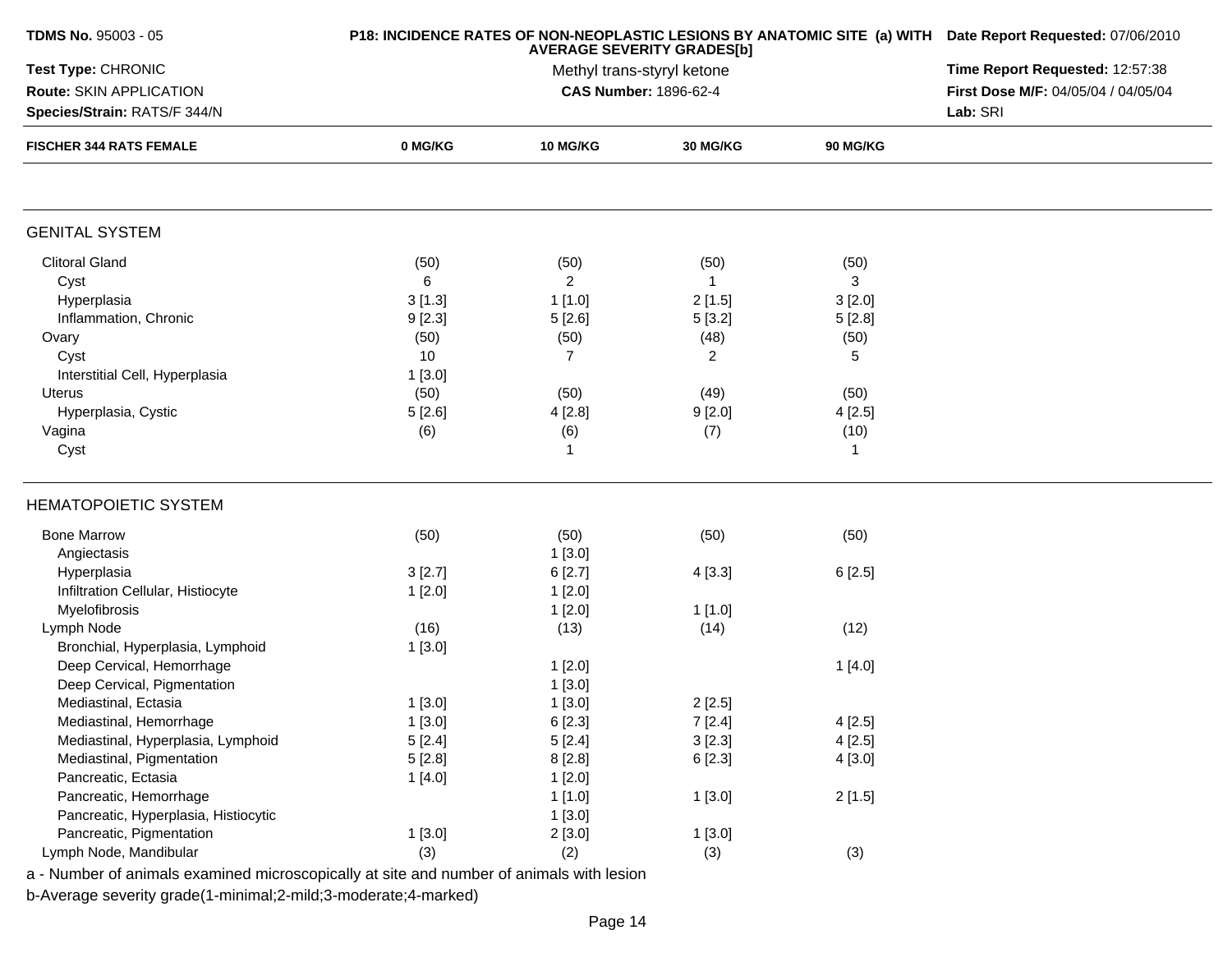| Test Type: CHRONIC                                             |              | Methyl trans-styryl ketone      |                |                 |                                     |
|----------------------------------------------------------------|--------------|---------------------------------|----------------|-----------------|-------------------------------------|
|                                                                |              | Time Report Requested: 12:57:38 |                |                 |                                     |
| Route: SKIN APPLICATION                                        |              | <b>CAS Number: 1896-62-4</b>    |                |                 | First Dose M/F: 04/05/04 / 04/05/04 |
| Species/Strain: RATS/F 344/N<br><b>FISCHER 344 RATS FEMALE</b> |              | Lab: SRI                        |                |                 |                                     |
|                                                                | 0 MG/KG      | <b>10 MG/KG</b>                 | 30 MG/KG       | <b>90 MG/KG</b> |                                     |
| Ectasia                                                        |              | 1[3.0]                          |                |                 |                                     |
| Hemorrhage                                                     |              | 1[3.0]                          |                |                 |                                     |
| Hyperplasia, Lymphoid                                          |              | 1[2.0]                          |                |                 |                                     |
| Lymph Node, Mesenteric                                         | (50)         | (49)                            | (50)           | (50)            |                                     |
| Atrophy                                                        | 1[2.0]       |                                 | 1[2.0]         | 3[2.7]          |                                     |
| Ectasia                                                        |              | 1[2.0]                          | 2[1.5]         |                 |                                     |
| Hemorrhage                                                     | 4[1.5]       | 5[2.0]                          | 9[1.4]         | 8[1.1]          |                                     |
| Hyperplasia, Histiocytic                                       | 1[3.0]       | 1[2.0]                          |                |                 |                                     |
| Hyperplasia, Lymphoid                                          | 11 [2.3]     | 12 [2.2]                        | 13[2.1]        | 19 [2.2]        |                                     |
| Pigmentation                                                   | 6[3.0]       | 3[3.0]                          | 2[3.0]         | 6 [3.0]         |                                     |
| Spleen                                                         | (50)         | (50)                            | (50)           | (50)            |                                     |
| Congestion                                                     |              |                                 | 1[4.0]         |                 |                                     |
| Fibrosis                                                       | 1[3.0]       |                                 | 1[2.0]         | 1[4.0]          |                                     |
| Hematopoietic Cell Proliferation                               | 33 [1.9]     | 34 [2.1]                        | 29 [2.0]       | 29 [2.0]        |                                     |
| Hemorrhage                                                     | 1[4.0]       |                                 |                | 2[3.5]          |                                     |
| Infiltration Cellular, Mixed Cell                              |              |                                 | 1[4.0]         | 1[4.0]          |                                     |
| Metaplasia, Osseous                                            |              |                                 | 1[2.0]         |                 |                                     |
| Necrosis                                                       | 2[4.0]       | 1[4.0]                          |                | 1[4.0]          |                                     |
| Pigmentation                                                   | 15 [3.0]     | 12[3.1]                         | 10 [3.0]       | 15 [3.0]        |                                     |
| Lymphoid Follicle, Atrophy                                     |              |                                 |                | 3[3.0]          |                                     |
| Lymphoid Follicle, Hyperplasia                                 |              |                                 |                | 2[2.5]          |                                     |
| Thymus                                                         | (50)         | (49)                            | (47)           | (47)            |                                     |
| Atrophy                                                        |              | 1[3.0]                          | 1[2.0]         | 1 [1.0]         |                                     |
| Cyst                                                           |              |                                 | $\overline{2}$ | $\mathbf{1}$    |                                     |
| <b>INTEGUMENTARY SYSTEM</b>                                    |              |                                 |                |                 |                                     |
| Mammary Gland                                                  | (50)         | (50)                            | (50)           | (50)            |                                     |
| Hyperplasia                                                    | 48 [2.9]     | 48 [2.7]                        | 47 [2.6]       | 46 [2.7]        |                                     |
| Inflammation, Chronic                                          |              | 2[3.5]                          |                |                 |                                     |
| Skin                                                           | (50)         | (50)                            | (50)           | (50)            |                                     |
| Cyst Epithelial Inclusion                                      | $\mathbf{1}$ |                                 |                |                 |                                     |
| Hyperkeratosis                                                 | 1[4.0]       | 1[4.0]                          |                |                 |                                     |
| Inflammation, Chronic                                          | 5[3.2]       | 1[3.0]                          | 3[3.0]         |                 |                                     |
| Ulcer                                                          | 3[3.3]       | 4[3.5]                          | 3[3.0]         | 4[3.3]          |                                     |

a - Number of animals examined microscopically at site and number of animals with lesion

b-Average severity grade(1-minimal;2-mild;3-moderate;4-marked)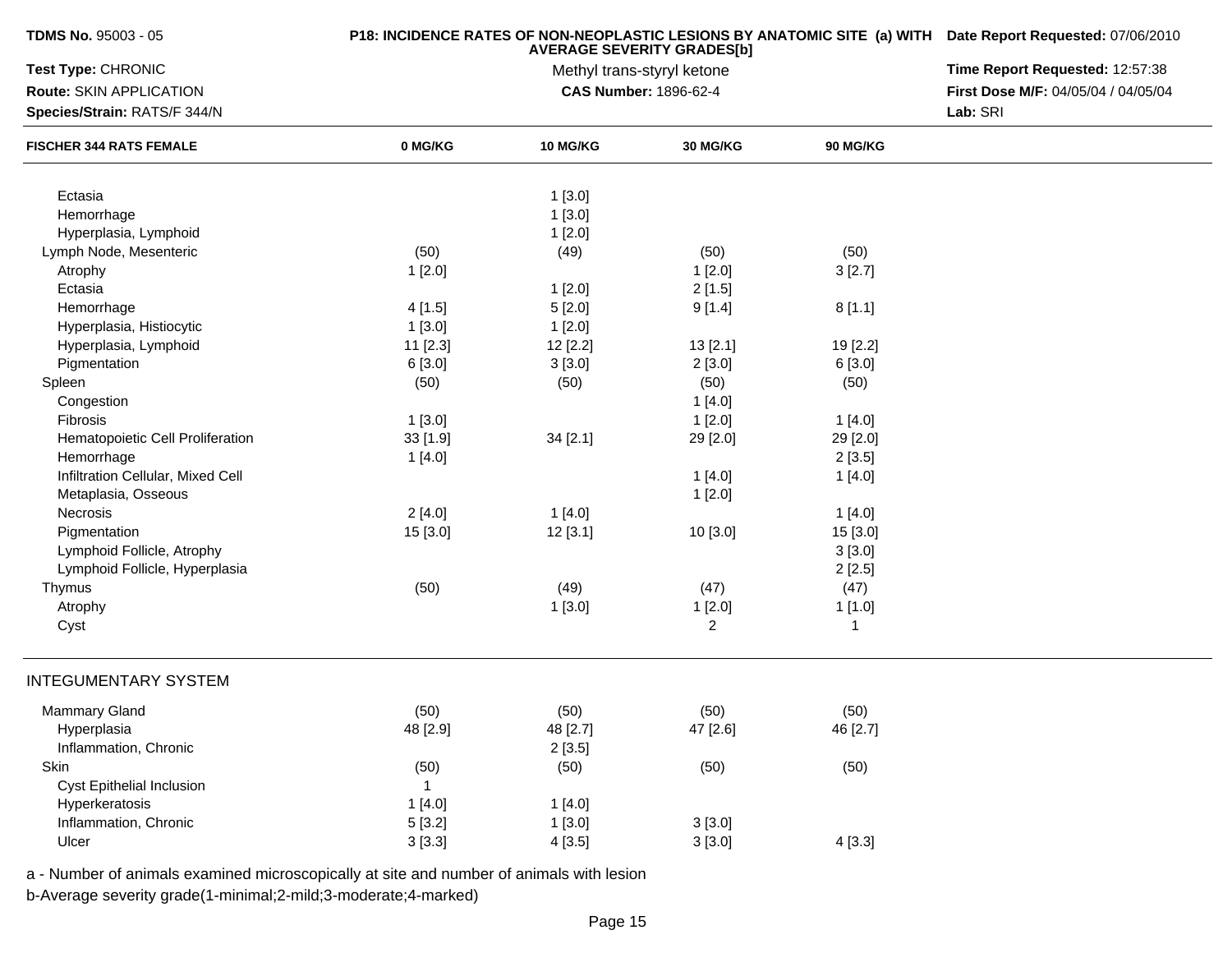| Test Type: CHRONIC<br>Time Report Requested: 12:57:38<br>Methyl trans-styryl ketone<br>Route: SKIN APPLICATION<br><b>CAS Number: 1896-62-4</b><br>First Dose M/F: 04/05/04 / 04/05/04<br>Species/Strain: RATS/F 344/N<br>Lab: SRI<br><b>FISCHER 344 RATS FEMALE</b><br>0 MG/KG<br><b>10 MG/KG</b><br>30 MG/KG<br>90 MG/KG<br>Control, Hyperkeratosis<br>6[1.0]<br>5[1.0]<br>3[1.0]<br>Control, Epidermis, Hyperplasia<br>1[1.0]<br>Control Epidermis, Hyperplasia<br>5[1.0]<br>3[1.0]<br>4 [1.0]<br>5[1.0]<br>Epidermis, Hyperplasia<br>6[3.3]<br>10 [3.3]<br>5[3.4]<br>4[3.5]<br>Epidermis, Ulcer<br>1 [1.0]<br>Epidermis, Site Of Application, Hyperplasia<br>1[1.0]<br>1[1.0]<br>5[1.0]<br>39 [1.2]<br>Site Of Application, Hyperkeratosis<br>9[1.1]<br>11 [1.0]<br>20 [1.0]<br>47 [2.3]<br>MUSCULOSKELETAL SYSTEM<br>Bone<br>(50)<br>(50)<br>(50)<br>(50)<br>Fibrous Osteodystrophy<br>1[3.0]<br>Femur, Osteopetrosis<br>2[2.5]<br>1[3.0]<br><b>Skeletal Muscle</b><br>(1)<br>(1)<br>(1)<br>(0)<br>NERVOUS SYSTEM<br><b>Brain</b><br>(50)<br>(50)<br>(50)<br>(50)<br>Compression<br>21 [3.0]<br>28 [2.6]<br>15 [2.9]<br>17 [2.7]<br>Hemorrhage<br>8[1.8]<br>3[3.0]<br>2[2.5]<br>2[3.0]<br>Necrosis<br>1 [2.0]<br>3[2.0]<br>1[2.0]<br>2[2.0]<br>Spinal Cord<br>(1)<br>(3)<br>(3)<br>(2)<br>Atrophy<br>1[3.0]<br><b>RESPIRATORY SYSTEM</b><br>(50)<br>(50)<br>(50)<br>(50)<br>Lung<br>1[2.0]<br>Edema<br>Foreign Body<br>$\mathbf{1}$<br>7[1.3]<br>Hemorrhage<br>7[2.1]<br>3[1.7]<br>4[1.3]<br>14[1.1]<br>19 [1.4]<br>Infiltration Cellular, Histiocyte<br>16 [1.3]<br>22 [1.4]<br>Inflammation, Chronic<br>10 [1.2]<br>8[1.1]<br>12 [1.3]<br>7[1.0]<br>1[1.0]<br>Metaplasia, Osseous<br>3[1.0]<br>3[1.0]<br>Pigmentation<br>8[1.5]<br>4[1.5]<br>4[2.0]<br>4[1.5] | <b>TDMS No. 95003 - 05</b> | <b>AVERAGE SEVERITY GRADES[b]</b> | P18: INCIDENCE RATES OF NON-NEOPLASTIC LESIONS BY ANATOMIC SITE (a) WITH Date Report Requested: 07/06/2010 |  |  |
|---------------------------------------------------------------------------------------------------------------------------------------------------------------------------------------------------------------------------------------------------------------------------------------------------------------------------------------------------------------------------------------------------------------------------------------------------------------------------------------------------------------------------------------------------------------------------------------------------------------------------------------------------------------------------------------------------------------------------------------------------------------------------------------------------------------------------------------------------------------------------------------------------------------------------------------------------------------------------------------------------------------------------------------------------------------------------------------------------------------------------------------------------------------------------------------------------------------------------------------------------------------------------------------------------------------------------------------------------------------------------------------------------------------------------------------------------------------------------------------------------------------------------------------------------------------------------------------------------------------------------------------------------------------------------------------------------------------------------------------------------------------------|----------------------------|-----------------------------------|------------------------------------------------------------------------------------------------------------|--|--|
|                                                                                                                                                                                                                                                                                                                                                                                                                                                                                                                                                                                                                                                                                                                                                                                                                                                                                                                                                                                                                                                                                                                                                                                                                                                                                                                                                                                                                                                                                                                                                                                                                                                                                                                                                                     |                            |                                   |                                                                                                            |  |  |
|                                                                                                                                                                                                                                                                                                                                                                                                                                                                                                                                                                                                                                                                                                                                                                                                                                                                                                                                                                                                                                                                                                                                                                                                                                                                                                                                                                                                                                                                                                                                                                                                                                                                                                                                                                     |                            |                                   |                                                                                                            |  |  |
|                                                                                                                                                                                                                                                                                                                                                                                                                                                                                                                                                                                                                                                                                                                                                                                                                                                                                                                                                                                                                                                                                                                                                                                                                                                                                                                                                                                                                                                                                                                                                                                                                                                                                                                                                                     |                            |                                   |                                                                                                            |  |  |
|                                                                                                                                                                                                                                                                                                                                                                                                                                                                                                                                                                                                                                                                                                                                                                                                                                                                                                                                                                                                                                                                                                                                                                                                                                                                                                                                                                                                                                                                                                                                                                                                                                                                                                                                                                     |                            |                                   |                                                                                                            |  |  |
|                                                                                                                                                                                                                                                                                                                                                                                                                                                                                                                                                                                                                                                                                                                                                                                                                                                                                                                                                                                                                                                                                                                                                                                                                                                                                                                                                                                                                                                                                                                                                                                                                                                                                                                                                                     |                            |                                   |                                                                                                            |  |  |
|                                                                                                                                                                                                                                                                                                                                                                                                                                                                                                                                                                                                                                                                                                                                                                                                                                                                                                                                                                                                                                                                                                                                                                                                                                                                                                                                                                                                                                                                                                                                                                                                                                                                                                                                                                     |                            |                                   |                                                                                                            |  |  |
|                                                                                                                                                                                                                                                                                                                                                                                                                                                                                                                                                                                                                                                                                                                                                                                                                                                                                                                                                                                                                                                                                                                                                                                                                                                                                                                                                                                                                                                                                                                                                                                                                                                                                                                                                                     |                            |                                   |                                                                                                            |  |  |
|                                                                                                                                                                                                                                                                                                                                                                                                                                                                                                                                                                                                                                                                                                                                                                                                                                                                                                                                                                                                                                                                                                                                                                                                                                                                                                                                                                                                                                                                                                                                                                                                                                                                                                                                                                     |                            |                                   |                                                                                                            |  |  |
|                                                                                                                                                                                                                                                                                                                                                                                                                                                                                                                                                                                                                                                                                                                                                                                                                                                                                                                                                                                                                                                                                                                                                                                                                                                                                                                                                                                                                                                                                                                                                                                                                                                                                                                                                                     |                            |                                   |                                                                                                            |  |  |
|                                                                                                                                                                                                                                                                                                                                                                                                                                                                                                                                                                                                                                                                                                                                                                                                                                                                                                                                                                                                                                                                                                                                                                                                                                                                                                                                                                                                                                                                                                                                                                                                                                                                                                                                                                     |                            |                                   |                                                                                                            |  |  |
|                                                                                                                                                                                                                                                                                                                                                                                                                                                                                                                                                                                                                                                                                                                                                                                                                                                                                                                                                                                                                                                                                                                                                                                                                                                                                                                                                                                                                                                                                                                                                                                                                                                                                                                                                                     |                            |                                   |                                                                                                            |  |  |
|                                                                                                                                                                                                                                                                                                                                                                                                                                                                                                                                                                                                                                                                                                                                                                                                                                                                                                                                                                                                                                                                                                                                                                                                                                                                                                                                                                                                                                                                                                                                                                                                                                                                                                                                                                     |                            |                                   |                                                                                                            |  |  |
|                                                                                                                                                                                                                                                                                                                                                                                                                                                                                                                                                                                                                                                                                                                                                                                                                                                                                                                                                                                                                                                                                                                                                                                                                                                                                                                                                                                                                                                                                                                                                                                                                                                                                                                                                                     |                            |                                   |                                                                                                            |  |  |
|                                                                                                                                                                                                                                                                                                                                                                                                                                                                                                                                                                                                                                                                                                                                                                                                                                                                                                                                                                                                                                                                                                                                                                                                                                                                                                                                                                                                                                                                                                                                                                                                                                                                                                                                                                     |                            |                                   |                                                                                                            |  |  |
|                                                                                                                                                                                                                                                                                                                                                                                                                                                                                                                                                                                                                                                                                                                                                                                                                                                                                                                                                                                                                                                                                                                                                                                                                                                                                                                                                                                                                                                                                                                                                                                                                                                                                                                                                                     |                            |                                   |                                                                                                            |  |  |
|                                                                                                                                                                                                                                                                                                                                                                                                                                                                                                                                                                                                                                                                                                                                                                                                                                                                                                                                                                                                                                                                                                                                                                                                                                                                                                                                                                                                                                                                                                                                                                                                                                                                                                                                                                     |                            |                                   |                                                                                                            |  |  |
|                                                                                                                                                                                                                                                                                                                                                                                                                                                                                                                                                                                                                                                                                                                                                                                                                                                                                                                                                                                                                                                                                                                                                                                                                                                                                                                                                                                                                                                                                                                                                                                                                                                                                                                                                                     |                            |                                   |                                                                                                            |  |  |
|                                                                                                                                                                                                                                                                                                                                                                                                                                                                                                                                                                                                                                                                                                                                                                                                                                                                                                                                                                                                                                                                                                                                                                                                                                                                                                                                                                                                                                                                                                                                                                                                                                                                                                                                                                     |                            |                                   |                                                                                                            |  |  |
|                                                                                                                                                                                                                                                                                                                                                                                                                                                                                                                                                                                                                                                                                                                                                                                                                                                                                                                                                                                                                                                                                                                                                                                                                                                                                                                                                                                                                                                                                                                                                                                                                                                                                                                                                                     |                            |                                   |                                                                                                            |  |  |
|                                                                                                                                                                                                                                                                                                                                                                                                                                                                                                                                                                                                                                                                                                                                                                                                                                                                                                                                                                                                                                                                                                                                                                                                                                                                                                                                                                                                                                                                                                                                                                                                                                                                                                                                                                     |                            |                                   |                                                                                                            |  |  |
|                                                                                                                                                                                                                                                                                                                                                                                                                                                                                                                                                                                                                                                                                                                                                                                                                                                                                                                                                                                                                                                                                                                                                                                                                                                                                                                                                                                                                                                                                                                                                                                                                                                                                                                                                                     |                            |                                   |                                                                                                            |  |  |
|                                                                                                                                                                                                                                                                                                                                                                                                                                                                                                                                                                                                                                                                                                                                                                                                                                                                                                                                                                                                                                                                                                                                                                                                                                                                                                                                                                                                                                                                                                                                                                                                                                                                                                                                                                     |                            |                                   |                                                                                                            |  |  |
|                                                                                                                                                                                                                                                                                                                                                                                                                                                                                                                                                                                                                                                                                                                                                                                                                                                                                                                                                                                                                                                                                                                                                                                                                                                                                                                                                                                                                                                                                                                                                                                                                                                                                                                                                                     |                            |                                   |                                                                                                            |  |  |
|                                                                                                                                                                                                                                                                                                                                                                                                                                                                                                                                                                                                                                                                                                                                                                                                                                                                                                                                                                                                                                                                                                                                                                                                                                                                                                                                                                                                                                                                                                                                                                                                                                                                                                                                                                     |                            |                                   |                                                                                                            |  |  |
|                                                                                                                                                                                                                                                                                                                                                                                                                                                                                                                                                                                                                                                                                                                                                                                                                                                                                                                                                                                                                                                                                                                                                                                                                                                                                                                                                                                                                                                                                                                                                                                                                                                                                                                                                                     |                            |                                   |                                                                                                            |  |  |
|                                                                                                                                                                                                                                                                                                                                                                                                                                                                                                                                                                                                                                                                                                                                                                                                                                                                                                                                                                                                                                                                                                                                                                                                                                                                                                                                                                                                                                                                                                                                                                                                                                                                                                                                                                     |                            |                                   |                                                                                                            |  |  |
|                                                                                                                                                                                                                                                                                                                                                                                                                                                                                                                                                                                                                                                                                                                                                                                                                                                                                                                                                                                                                                                                                                                                                                                                                                                                                                                                                                                                                                                                                                                                                                                                                                                                                                                                                                     |                            |                                   |                                                                                                            |  |  |
|                                                                                                                                                                                                                                                                                                                                                                                                                                                                                                                                                                                                                                                                                                                                                                                                                                                                                                                                                                                                                                                                                                                                                                                                                                                                                                                                                                                                                                                                                                                                                                                                                                                                                                                                                                     |                            |                                   |                                                                                                            |  |  |
|                                                                                                                                                                                                                                                                                                                                                                                                                                                                                                                                                                                                                                                                                                                                                                                                                                                                                                                                                                                                                                                                                                                                                                                                                                                                                                                                                                                                                                                                                                                                                                                                                                                                                                                                                                     |                            |                                   |                                                                                                            |  |  |
|                                                                                                                                                                                                                                                                                                                                                                                                                                                                                                                                                                                                                                                                                                                                                                                                                                                                                                                                                                                                                                                                                                                                                                                                                                                                                                                                                                                                                                                                                                                                                                                                                                                                                                                                                                     |                            |                                   |                                                                                                            |  |  |
|                                                                                                                                                                                                                                                                                                                                                                                                                                                                                                                                                                                                                                                                                                                                                                                                                                                                                                                                                                                                                                                                                                                                                                                                                                                                                                                                                                                                                                                                                                                                                                                                                                                                                                                                                                     |                            |                                   |                                                                                                            |  |  |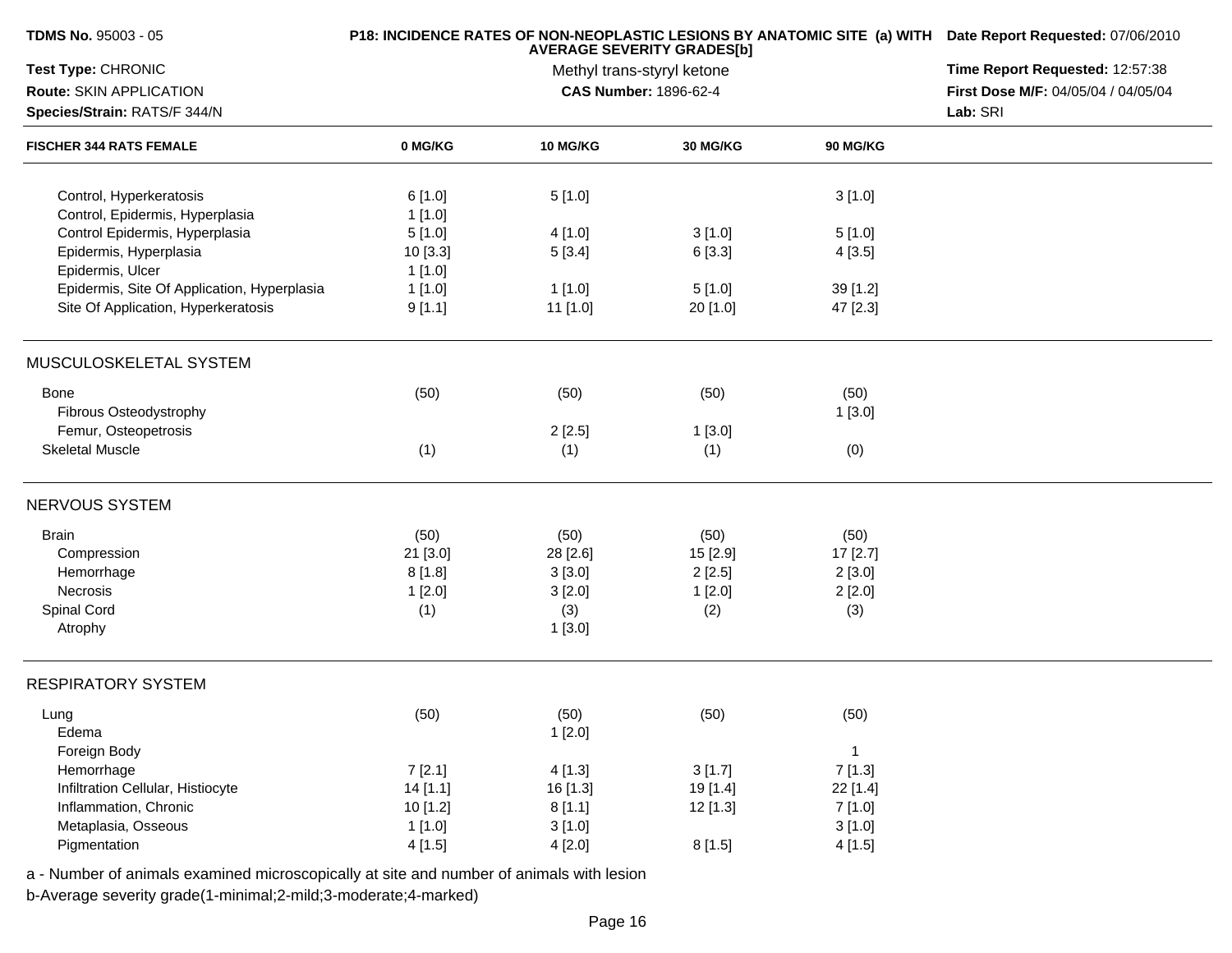| TDMS No. 95003 - 05                           |          | P18: INCIDENCE RATES OF NON-NEOPLASTIC LESIONS BY ANATOMIC SITE (a) WITH Date Report Requested: 07/06/2010<br>Time Report Requested: 12:57:38 |                                                     |                 |                                     |
|-----------------------------------------------|----------|-----------------------------------------------------------------------------------------------------------------------------------------------|-----------------------------------------------------|-----------------|-------------------------------------|
| Test Type: CHRONIC                            |          |                                                                                                                                               |                                                     |                 |                                     |
| Route: SKIN APPLICATION                       |          |                                                                                                                                               | Methyl trans-styryl ketone<br>CAS Number: 1896-62-4 |                 | First Dose M/F: 04/05/04 / 04/05/04 |
| Species/Strain: RATS/F 344/N                  |          | Lab: SRI                                                                                                                                      |                                                     |                 |                                     |
| <b>FISCHER 344 RATS FEMALE</b>                | 0 MG/KG  | <b>10 MG/KG</b>                                                                                                                               | 30 MG/KG                                            | <b>90 MG/KG</b> |                                     |
| Alveolar Epithelium, Hyperplasia              | 5[1.2]   | 1[2.0]                                                                                                                                        | 6[2.3]                                              | 4[1.5]          |                                     |
| Bronchiole, Hyperplasia                       |          |                                                                                                                                               |                                                     | 1[2.0]          |                                     |
| Serosa, Hyperplasia                           | 1[2.0]   |                                                                                                                                               |                                                     | 1[1.0]          |                                     |
| Nose                                          | (48)     | (50)                                                                                                                                          | (50)                                                | (50)            |                                     |
| Foreign Body                                  | 2        | 1                                                                                                                                             | 5                                                   | 3               |                                     |
| Inflammation, Chronic                         | 8[1.1]   | 1[2.0]                                                                                                                                        | 4[2.5]                                              | 9[1.0]          |                                     |
| Olfactory Epithelium, Metaplasia, Respiratory | 2[1.0]   |                                                                                                                                               |                                                     | 2[1.5]          |                                     |
| Respiratory Epithelium, Hyperplasia           | 5[1.2]   |                                                                                                                                               | 3[2.3]                                              | 4[1.3]          |                                     |
| Respiratory Epithelium, Metaplasia, Squamous  | 1[1.0]   |                                                                                                                                               | 2[3.0]                                              |                 |                                     |
| SPECIAL SENSES SYSTEM                         |          |                                                                                                                                               |                                                     |                 |                                     |
| Eye                                           | (50)     | (50)                                                                                                                                          | (50)                                                | (49)            |                                     |
| Cataract                                      | 2[2.5]   | 3[2.3]                                                                                                                                        | 3[2.7]                                              | 3[3.0]          |                                     |
| Inflammation, Acute                           |          | 1[3.0]                                                                                                                                        |                                                     |                 |                                     |
| Inflammation, Chronic Active                  |          | 1[2.0]                                                                                                                                        |                                                     |                 |                                     |
| Retina, Degeneration                          | 4[3.0]   | 4 [3.3]                                                                                                                                       | 4[2.5]                                              | 4[3.5]          |                                     |
| Harderian Gland                               | (50)     | (50)                                                                                                                                          | (50)                                                | (50)            |                                     |
| Atrophy                                       | 1[2.0]   | 1[2.0]                                                                                                                                        | 1[2.0]                                              |                 |                                     |
| Hyperplasia, Focal                            | 2[1.0]   | 2[1.0]                                                                                                                                        |                                                     |                 |                                     |
| Inflammation, Chronic                         |          | 1[2.0]                                                                                                                                        | 1[2.0]                                              | 1[3.0]          |                                     |
| <b>URINARY SYSTEM</b>                         |          |                                                                                                                                               |                                                     |                 |                                     |
| Kidney                                        | (50)     | (50)                                                                                                                                          | (50)                                                | (50)            |                                     |
| Cyst                                          |          | 1                                                                                                                                             | $\overline{2}$                                      | -1              |                                     |
| Infarct                                       |          |                                                                                                                                               | 2[2.0]                                              |                 |                                     |
| Inflammation, Chronic                         | 4[2.3]   | 6 [2.0]                                                                                                                                       | 6[2.2]                                              | 3[2.0]          |                                     |
| Inflammation, Chronic Active                  |          | 1[3.0]                                                                                                                                        |                                                     |                 |                                     |
| Metaplasia, Lipocyte                          | 1[3.0]   |                                                                                                                                               |                                                     |                 |                                     |
| Nephropathy                                   | 45 [1.8] | 41 [2.0]                                                                                                                                      | 43 [1.8]                                            | 40 [2.0]        |                                     |
| Renal Tubule, Accumulation, Hyaline Droplet   | 1[3.0]   | 2[2.0]                                                                                                                                        | 3[3.0]                                              | 2[2.5]          |                                     |
| Renal Tubule, Dilatation                      | 1[3.0]   |                                                                                                                                               |                                                     | 1[2.0]          |                                     |
| Renal Tubule, Hyperplasia                     |          |                                                                                                                                               |                                                     | 1[1.0]          |                                     |
| Renal Tubule, Pigmentation                    | 1[2.0]   | 1[3.0]                                                                                                                                        | 2[2.0]                                              | 2[2.5]          |                                     |